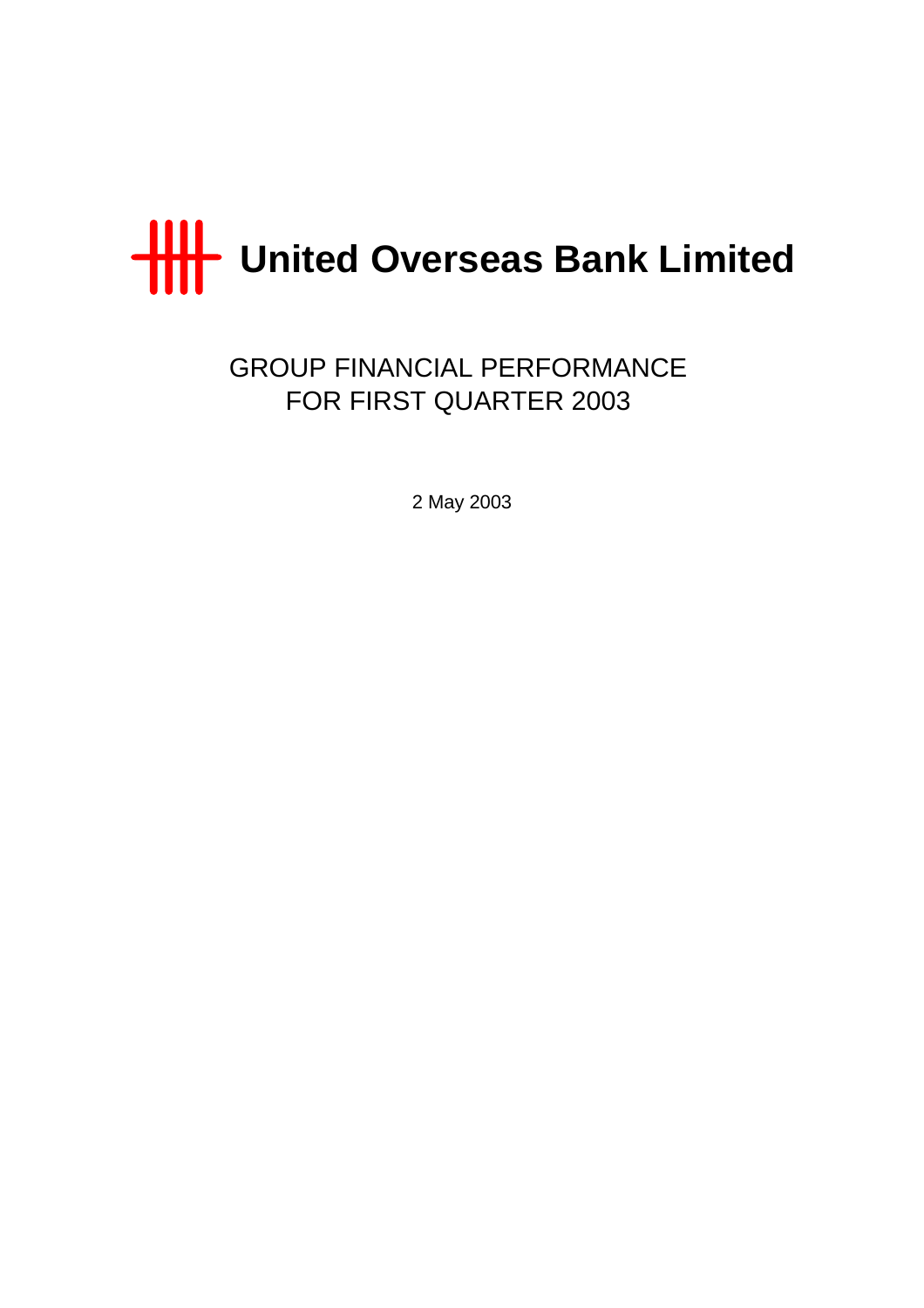# **GROUP FINANCIAL PERFORMANCE FOR FIRST QUARTER 2003**

# **Contents**

| <b>Highlights &amp; Performance Indicators</b><br>$\mathbf{I}$      |                |
|---------------------------------------------------------------------|----------------|
| Key Indicators                                                      | $\overline{2}$ |
| Other Indicators                                                    | 3              |
| II) Review of Financial Performance                                 | 4 to 12        |
| Review of Group Performance                                         | $4 - 7$        |
| Income Statement                                                    | 8              |
| Net Interest Income                                                 | 9              |
| Non-Interest Income                                                 | 10             |
| <b>Operating Expenses</b>                                           | 11             |
| <b>Other Operating Expenses</b>                                     | 11             |
| Provisions Charged to Income Statement                              | 12             |
| III) Non-Performing Loans And Cumulative Provisions                 | 13 to 14       |
| Group Non-Performing Loans And Cumulative Provisions                | 13             |
| Group Non-Performing Loans By Region                                | 14             |
| Group Non-Performing Loans By Industry                              | 14             |
| Group Secured/Unsecured Non-Performing Loans                        | 14             |
| <b>IV) Segmental Analysis</b>                                       | 15             |
| <b>Geographical Segments</b>                                        | 15             |
| V) Overview of Balance Sheet                                        | 16 to 17       |
| <b>Total Assets</b>                                                 | 16             |
| <b>Customer Loans</b>                                               | 16             |
| Deposits                                                            | 16             |
| Loans/Deposits Ratio                                                | 17             |
| <b>Shareholders' Funds</b>                                          | 17             |
| VI) Capital Adequacy Ratio - BIS                                    | 18             |
| <b>VII) Country of Operation Exposure</b>                           | 19 to 20       |
| Appendix 1 - Unaudited Consolidated Income Statement                |                |
| Appendix 2 - Unaudited Consolidated Balance Sheet                   |                |
| Appendix 3 - Unaudited Consolidated Cashflow Statement              |                |
| Appendix 4 - Unaudited Statement of Changes in Shareholders' Equity |                |

Note: Certain comparative figures have been restated to conform with the current period's presentation. Certain figures in this report may not add up to the relevant totals due to rounding.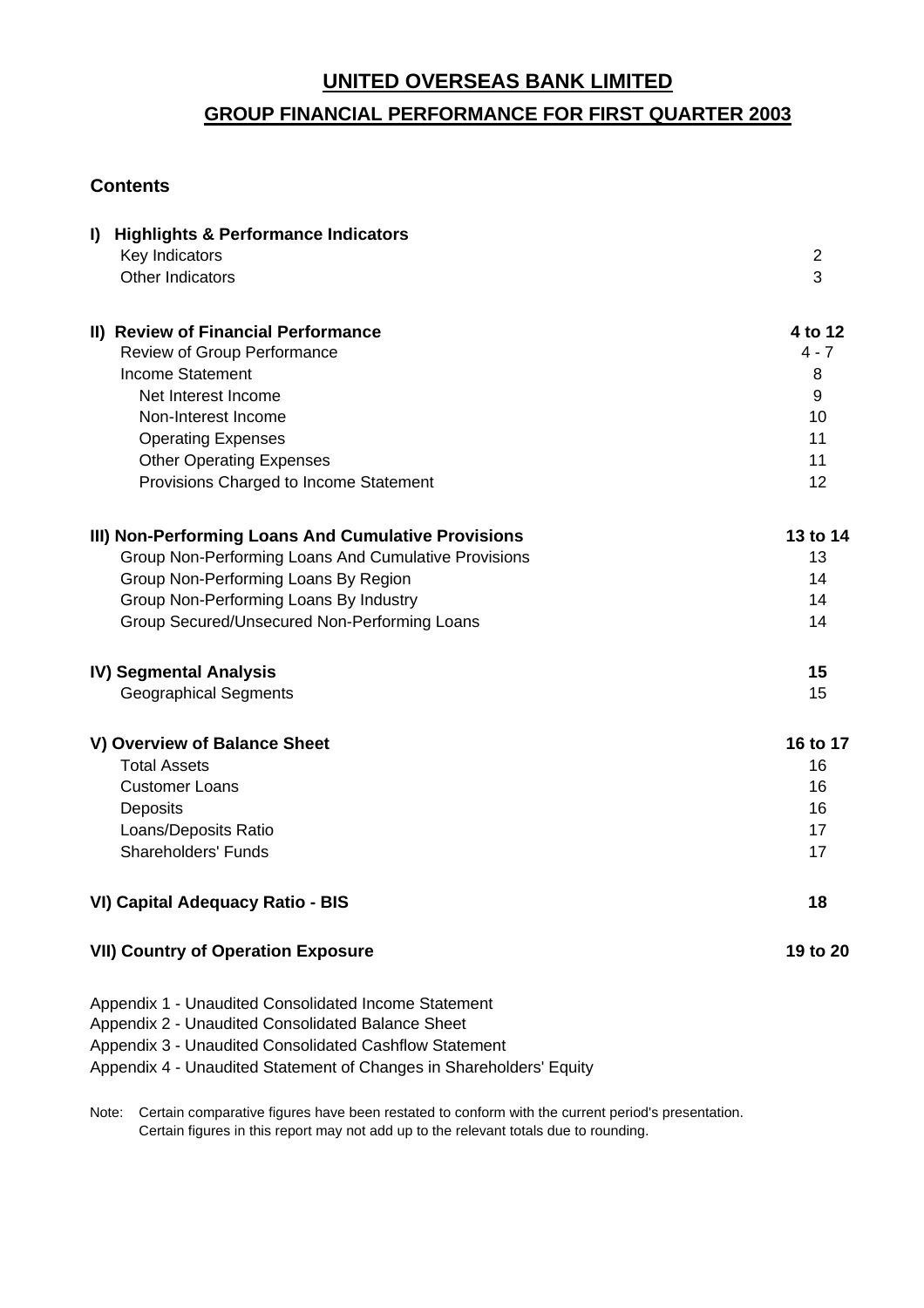# **GROUP FINANCIAL PERFORMANCE FOR FIRST QUARTER 2003**

# *I) Highlights & Performance Indicators*

|                                                        | 1st<br>Quarter<br>2003 | 4th<br>Quarter<br>2002 | 1st<br>Quarter<br>2002 | 1Q03/<br>4Q 02<br>(% )          | 1Q 03/<br>1Q 02<br>(% )         |
|--------------------------------------------------------|------------------------|------------------------|------------------------|---------------------------------|---------------------------------|
| <b>• Key Indicators</b>                                |                        |                        |                        |                                 |                                 |
| Net Interest Income (NII) (\$'m)                       | 535                    | 546                    | 545                    | 2.0<br>$\blacksquare$           | 1.8<br>$\overline{\phantom{a}}$ |
| Non-Interest Income (\$'m)                             | 249                    | 295                    | 185                    | 15.6<br>$\blacksquare$          | 34.8<br>$\ddot{}$               |
| Total Income (\$'m)                                    | 785                    | 842                    | 730                    | 6.8<br>$\blacksquare$           | 7.5<br>+                        |
| Total Expenses (\$'m)                                  | 266                    | 285                    | 277                    | 6.8<br>$\blacksquare$           | 4.3<br>$\overline{\phantom{a}}$ |
| Operating Profit before Goodwill and Provisions (\$'m) | 519                    | 557                    | 452                    | $\blacksquare$<br>6.8           | 14.7<br>$\ddot{}$               |
| ❖ Net Profit After Tax (NPAT) (\$'m)                   | 281                    | 240                    | 316                    | 17.2<br>$\ddot{}$               | 11.2                            |
| NPAT - excluding goodwill (\$'m)                       | 332                    | 294                    | 364                    | 13.0<br>$\ddot{}$               | 8.9                             |
| Income Mix:-<br>❖                                      |                        |                        |                        |                                 |                                 |
| - Net Interest Income/Total Income (%)                 | 68.2                   | 64.9                   | 74.7                   | $+3.3%$ pt                      | $-6.5%$ pt                      |
| - Non-Interest Income/Total Income (%)                 | 31.8                   | 35.1                   | 25.3                   |                                 | $-3.3\%$ pt + 6.5 % pt          |
|                                                        | 100.0                  | 100.0                  | 100.0                  |                                 |                                 |
| Profit (Before Tax & Goodwill) Contribution:-<br>❖     |                        |                        |                        |                                 |                                 |
| - Onshore (%)                                          | 62.5                   | 70.6                   | 70.5                   |                                 | $-8.1 \%$ pt $-8.0 \%$ pt       |
| Offshore including ACU (%)                             | 37.5                   | 29.4                   | 29.5                   |                                 | $+ 8.1 % pt \rvert + 8.0 % pt$  |
|                                                        | 100.0                  | 100.0                  | 100.0                  |                                 |                                 |
|                                                        |                        |                        |                        |                                 |                                 |
| ❖ Annualised Return On                                 |                        |                        |                        |                                 |                                 |
| Average Shareholders' Funds (ROE) (%)                  | 8.8                    | 7.5                    |                        | $9.8$   + 1.3 % pt   - 1.0 % pt |                                 |
| Annualised ROE - excluding goodwill (%)                | 10.4                   | 9.2                    | 11.3                   |                                 | + 1.2 % pt $\vert$ - 0.9 % pt   |
| * Annualised Earnings Per Share (EPS)                  |                        |                        |                        |                                 |                                 |
| - Basic $(\phi)$                                       | 71.5                   | 61.0                   | 80.5                   | 17.2<br>$\ddot{}$               | 11.2                            |
| - Excluding goodwill (¢)                               | 84.4                   | 74.7                   | 92.7                   | 13.0<br>$+$                     | 9.0                             |
|                                                        |                        |                        |                        |                                 |                                 |
| * Annualised Return on Average Assets (ROA) (%)        | 1.06                   | 0.90                   | 1.15                   |                                 | $+ 0.16 %$ pt $- 0.09 %$ pt     |
| Annualised ROA - excluding goodwill (%)                | 1.25                   | 1.10                   | 1.32                   |                                 | + 0.15 % pt - 0.07 % pt         |
|                                                        |                        |                        |                        |                                 |                                 |
| * Annualised NII / Average Interest-bearing Assets (%) | 2.33                   | 2.30                   | 2.32                   |                                 | $+ 0.03 \%$ pt + 0.01 % pt      |
| Expense / Income ratio (%)<br>❖                        | 33.8                   | 33.8                   | 38.0                   |                                 | $-4.2%$ pt                      |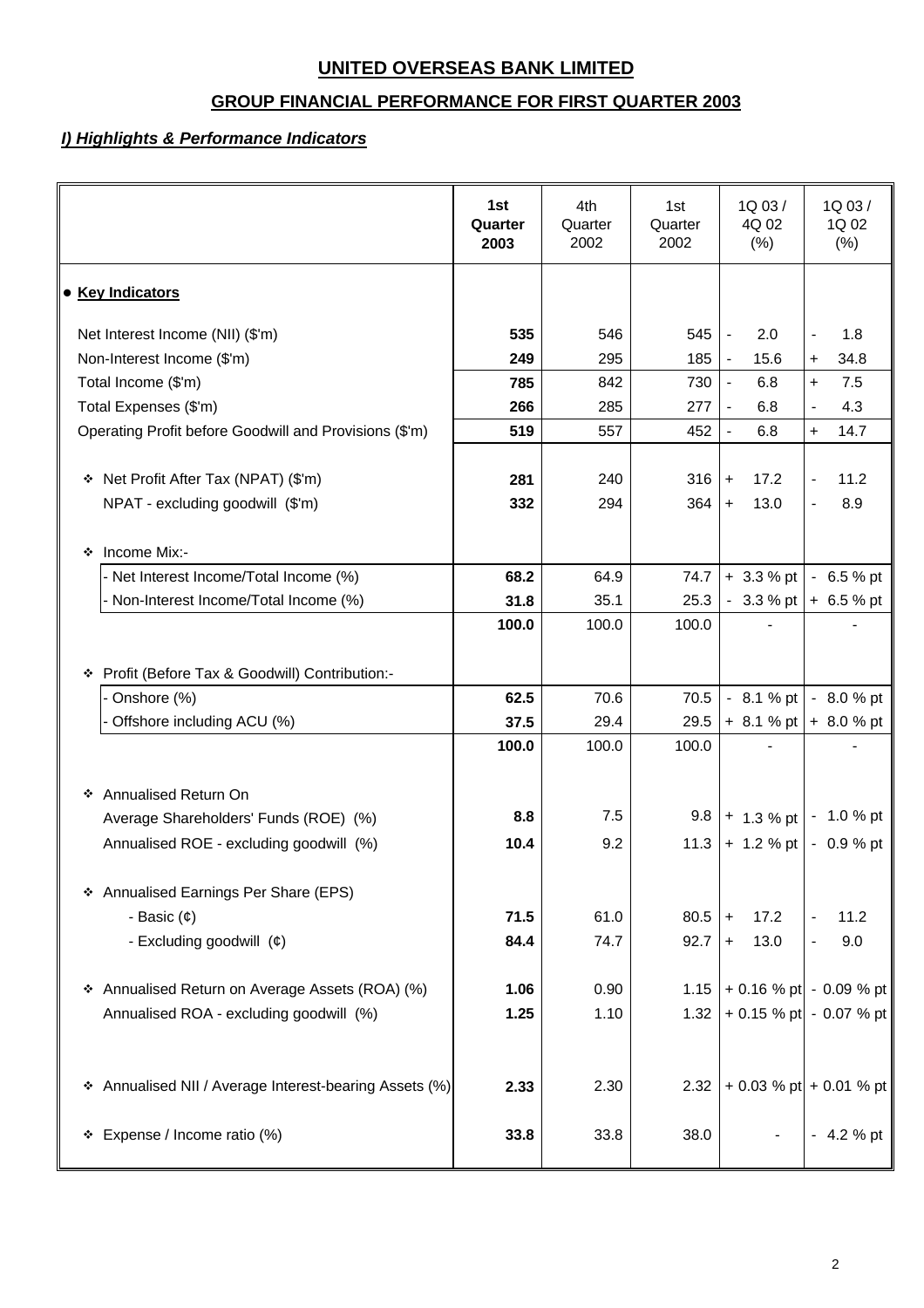# **GROUP FINANCIAL PERFORMANCE FOR FIRST QUARTER 2003**

## *I) Highlights & Performance Indicators*

|                                                      | 31-Mar-03 | 31-Dec-02 | 31-Mar-02 | Mar-03/Dec-02 Mar-03/Mar-02<br>(% ) |          |                              |          |  | (% ) |
|------------------------------------------------------|-----------|-----------|-----------|-------------------------------------|----------|------------------------------|----------|--|------|
| <b>Other Indicators</b>                              |           |           |           |                                     |          |                              |          |  |      |
| * Customer Loans (net) (\$'m)                        | 59,193    | 58,884    | 59,460    | $\ddot{}$                           | 0.5      |                              | 0.4      |  |      |
| Customer Deposits (\$'m)<br>۰                        | 65,830    | 67,919    | 69,835    |                                     | 3.1      |                              | 5.7      |  |      |
| Loans / Deposits Ratio (%) ®<br>۰                    | 89.9      | 86.7      | 85.1      | $+$                                 | 3.2 % pt | $\ddot{}$                    | 4.8 % pt |  |      |
| * Non-Performing Loans (NPL) (\$'m)                  | 5,669     | 5,679     | 6,022     |                                     | 0.2      |                              | 5.9      |  |      |
| Cumulative Provisions (\$'m)<br>❖                    | 3,531     | 3,504     | 3,385     | $\ddot{}$                           | 0.8      | $\ddot{}$                    | 4.3      |  |      |
| * NPL <sup>^</sup> / Gross Customer Loans (%)        | 8.9       | 9.0       | 9.5       | $\overline{\phantom{a}}$            | 0.1 % pt |                              | 0.6 % pt |  |      |
| Cumulative Provisions / NPL (%)<br>❖                 | 62.3      | 61.7      | 56.2      | $+$                                 | 0.6 % pt | $+$                          | 6.1 % pt |  |      |
| Total Assets (\$'m)<br>۰                             | 107,420   | 107,469   | 110,328   |                                     |          |                              | 2.6      |  |      |
| Shareholders' Funds (\$'m)<br>۰                      | 12,952    | 12,653    | 12,780    | $\ddot{}$                           | 2.4      | $\ddot{}$                    | 1.3      |  |      |
| Unrealised Surplus from Revaluation (\$'m)*<br>۰     | 1,188     | 1,186     | 1,347     | $\ddot{}$                           | 0.2      | $\qquad \qquad \blacksquare$ | 11.8     |  |      |
| Net Asset Value (NAV) Per Share (\$)<br>÷.           | 8.24      | 8.05      | 8.13      | $\ddot{}$                           | 2.4      | $\ddot{}$                    | 1.4      |  |      |
| Revalued NAV Per Share (\$)<br>۰                     | 9.00      | 8.81      | 8.99      | ÷.                                  | 2.2      | +                            | 0.1      |  |      |
| * Net Tangible Asset (NTA) Backing<br>Per Share (\$) | 5.93      | 5.71      | 5.76      | +                                   | 3.9      | ÷                            | 3.0      |  |      |
| Capital Adequacy Ratio (CAR) - BIS (%)<br>۰          | 15.4      | 15.3      | 17.6      | $+$                                 | 0.1 % pt |                              | 2.2 % pt |  |      |
| * Manpower (number)                                  | 10,353    | 10,320    | 11,311    | $\ddot{}$                           | 33 no.   |                              | 958 no.  |  |      |

 $^{\circledR}$  Loans refer to net customer loans while Deposits refer to customer deposits

^ Excluding debt securities

\* Not incorporated into the accounts and exclude the revaluation surplus/deficit from investment in associates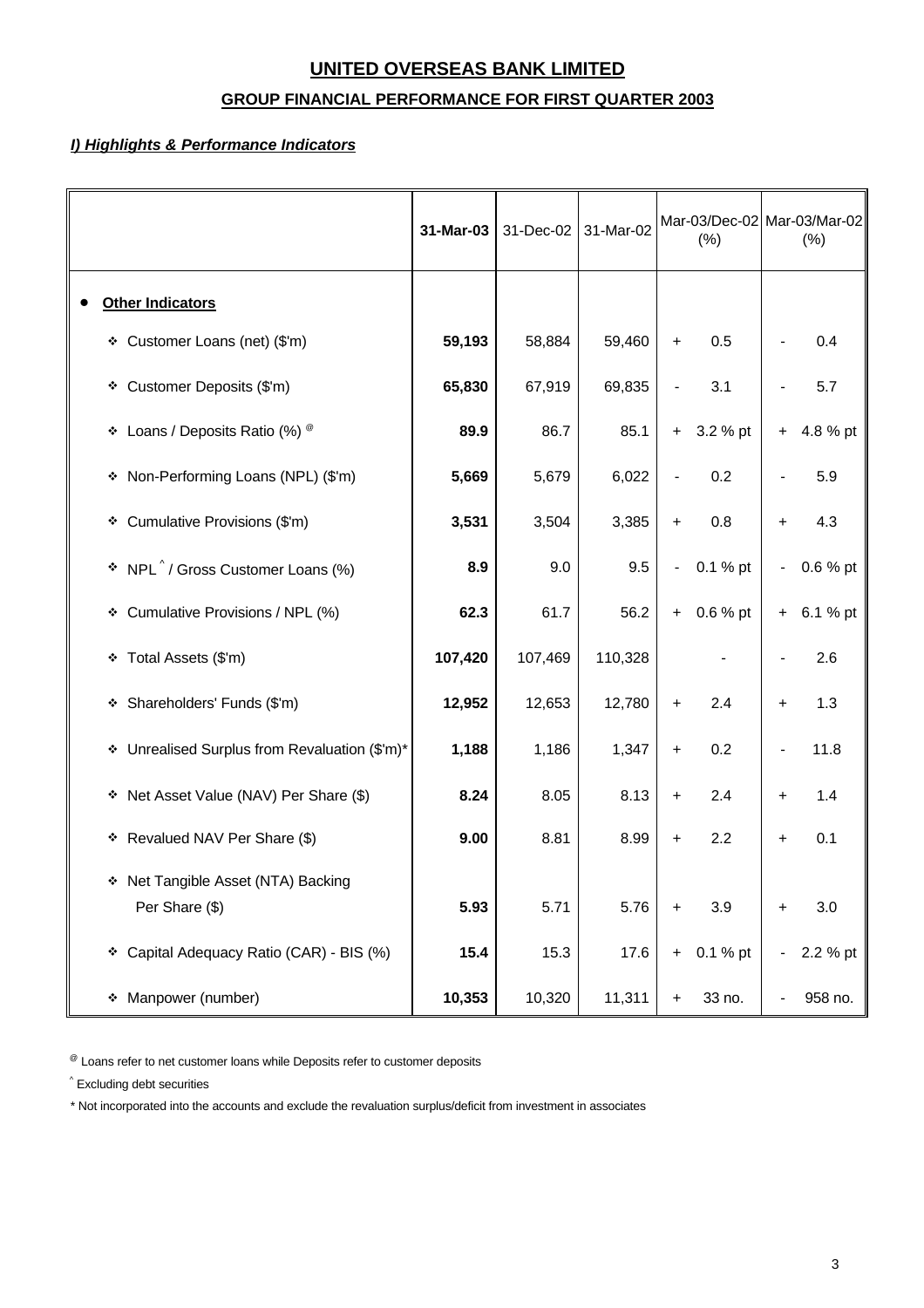## **GROUP FINANCIAL PERFORMANCE FOR FIRST QUARTER 2003**

## *II) Review of Financial Performance*

The financial statements are prepared in accordance with Financial Reporting Standards and are expressed in Singapore dollars.

## **Review of Group Performance**

## **Profits**

The UOB Group registered a net profit after tax of \$281 million for the first quarter ended 31 March 2003 ("1Q 03").

Group operating profit, before goodwill amortisation and provisions, was \$519 million.

#### **1Q 03 versus 1Q 02**

Compared with the first quarter of 2002 ("1Q 02"), net profit after tax fell by \$35 million or 11.2%. A large part of this decrease was attributable to higher provisions made and a lower share of profit from associates. This was partially offset by higher other operating income.

Operating profit, before goodwill amortisation and provisions, was 14.7% higher than in 1Q 02.

#### **1Q 03 versus 4Q 02**

Compared with the fourth quarter of 2002 ("4Q 02"), net profit after tax grew by \$41 million or 17.2%. The increase primarily reflected lower operating expenses and lower provisions. These were partially offset by lower net interest income as well as lower other operating income arising mainly from the one-time \$65 million gain from the divestment of Haw Par Corporation Limited ("Haw Par") in 4Q 02 and from the lower share of profit from associates in 1Q 03.

Excluding the \$65 million gain from the divestment of Haw Par, the growth in net profit after tax would have been 60.6%. Likewise, operating profit, before goodwill amortisation and provisions, would have grown by 5.5%, instead of registering a decline of 6.8%.

#### **Income**

Group operating income was \$785 million in 1Q 03.

#### **1Q 03 versus 1Q 02**

Operating income grew by 7.5% from \$730 million in 1Q 02. The increase was principally driven by higher other operating income that was a result of higher profit on foreign exchange and higher gains from the sale of government securities, as well as higher fee and commission income derived mainly from the Group's investmentrelated and loan-related activities. These factors offset the impact of lower net interest income largely due to reduced contributions from inter-bank money market activities as a result of the low and flat interest rate environment.

#### **1Q 03 versus 4Q 02**

Operating income fell by 6.8% from \$842 million in 4Q 02. The decrease was largely due to the one-time gain of \$65 million from the divestment of Haw Par in 4Q 02. Excluding this gain, operating income would have recorded an increase of \$8 million or 1%.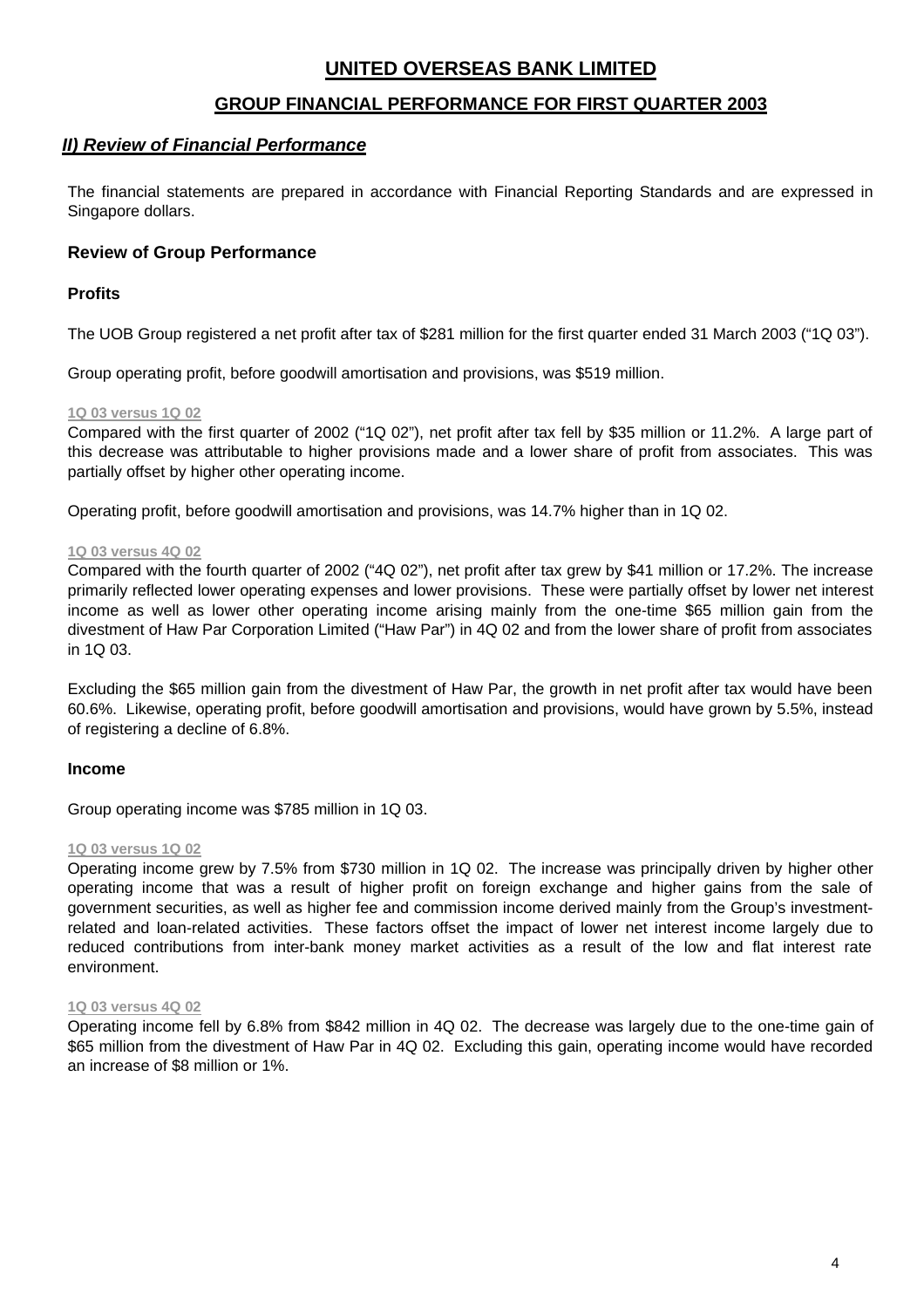## **GROUP FINANCIAL PERFORMANCE FOR FIRST QUARTER 2003**

## *II) Review of Financial Performance*

## **Expenses**

Group total operating expenses were \$266 million in 1Q 03, comprising staff costs of \$132 million and other operating expenses of \$134 million.

#### **1Q 03 versus 1Q 02**

Total operating expenses were 4.3% lower than the \$277 million recorded in 1Q 02.

Staff costs fell, by 14.5%, following the reduction in headcount as a result of streamlining initiatives and the integration of operations; while other operating expenses rose by 8.5% mainly to support increased advertising and promotion activities and IT-related maintenance. These were partially offset by lower depreciation of fixed assets and lower rental expenses. Consequently, the expense-to-income ratio declined by 4.2% points, from 38.0% in 1Q 02 to 33.8% in 1Q 03.

#### **1Q 03 versus 4Q 02**

Compared with 4Q 02, other operating expenses fell by \$14 million or 9.3%. The decrease primarily reflected lower professional fees and lower advertising and promotion expenses incurred in 1Q 03.

## **Provision Charge**

Group provision charges amounted to \$90 million in 1Q 03.

#### **1Q 03 versus 1Q 02**

Total provision charge increased by \$80 million from \$10 million in 1Q 02. The increase was principally due to higher specific provision for loans that was necessitated by the difficult and uncertain economic conditions, as well as lower collateral value in a lacklustre property market. In addition, provision was also made for investments and restructured debts as against a write-back in 1Q 02.

#### **1Q 03 versus 4Q 02**

Total provision charge decreased by \$82 million from \$172 million in 4Q 02. The main components of the decrease were lower specific provisions made for loans, investment securities and properties. These were partially offset by provision made for restructured debts.

#### **Profits of Associates**

The Group's share of profit from associates (before tax) amounted to \$3 million in 1Q 03.

#### **1Q 03 versus 1Q 02**

Compared with 1Q 02, the share of profit from associates fell by \$44 million or 94.1%. The reduction was mainly attributable to a one-time exceptional gain recorded by United Overseas Land Limited on the sale of its Tiong Bahru Plaza retail mall in 1Q 02.

#### **1Q 03 vs 4Q 02**

Compared with 4Q 02, the share of profit from associates fell by \$12 million or 80.9%, due largely to lower contributions from property associates.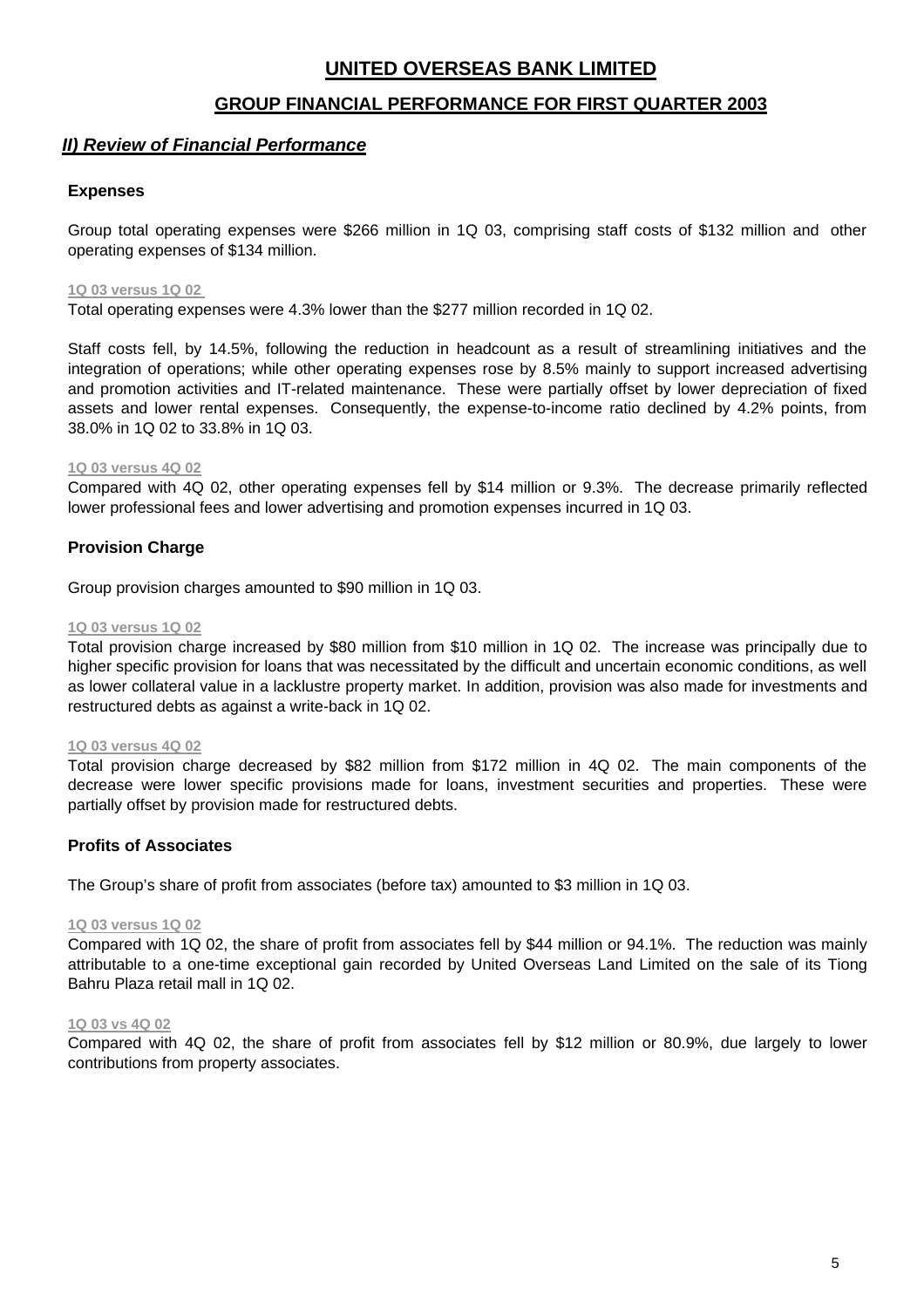## **GROUP FINANCIAL PERFORMANCE FOR FIRST QUARTER 2003**

## *II) Review of Financial Performance*

#### **Loans and Non-Performing Loans**

Group net loans and advances and Group Non-Performing Loans ("NPLs") stood at \$59,193 million and \$5,669 million respectively as at the end of 1Q 03. Of the total NPLs of \$5,669 million, \$3,044 million or 53.7% were secured by collateral, and \$3,615 million or 63.8% were in the Substandard category.

#### **1Q 03 versus 1Q 02**

Net loans and advances saw a marginal decrease of 0.4%, from \$59,460 million as at the end of 1Q 02.

NPLs fell by \$353 million or 5.9%, from \$6,022 million as at the end of 1Q 02.

Correspondingly, NPLs (excluding debt securities) as a percentage of gross customer loans decreased by 0.6% point to 8.9% as at the end of 1Q 03.

#### **1Q 03 versus 4Q 02**

NPLs fell nominally by 0.2%, from \$5,679 million as at the end of 4Q 02.

NPLs (excluding debt securities) as a percentage of gross customer loans improved from 9.0% as at the end of 4Q 02 to 8.9% as at the end of 1Q 03.

#### **Cumulative Provisions**

Group total cumulative specific and general provisions were \$3,531 million as at the end of 1Q 03.

#### **1Q 03 versus 1Q 02**

Total cumulative specific and general provisions rose by \$146 million, or 4.3%, from \$3,385 million as at the end of 1Q 02. General provision was \$1,427 million, or 40.4%, of total cumulative provisions. The total cumulative provisions provided 62.3% coverage against NPLs. This represented an increase of 6.1% points over the 56.2% as at the end of 1Q 02. For NPLs classified as Doubtful and Loss, the provision coverage stood at 171.9% as at the end of 1Q 03 as compared to 176.9% as at the end of 1Q 02.

#### **1Q 03 versus 4Q 02**

Total cumulative specific and general provisions increased by \$27 million or 0.8%, from \$3,504 million as at the end of 4Q 02. This increase, coupled with the decline in NPLs over the corresponding period, led to a rise in total provision coverage from 61.7% as at the end of 4Q 02 to 62.3% as at the end of 1Q 03.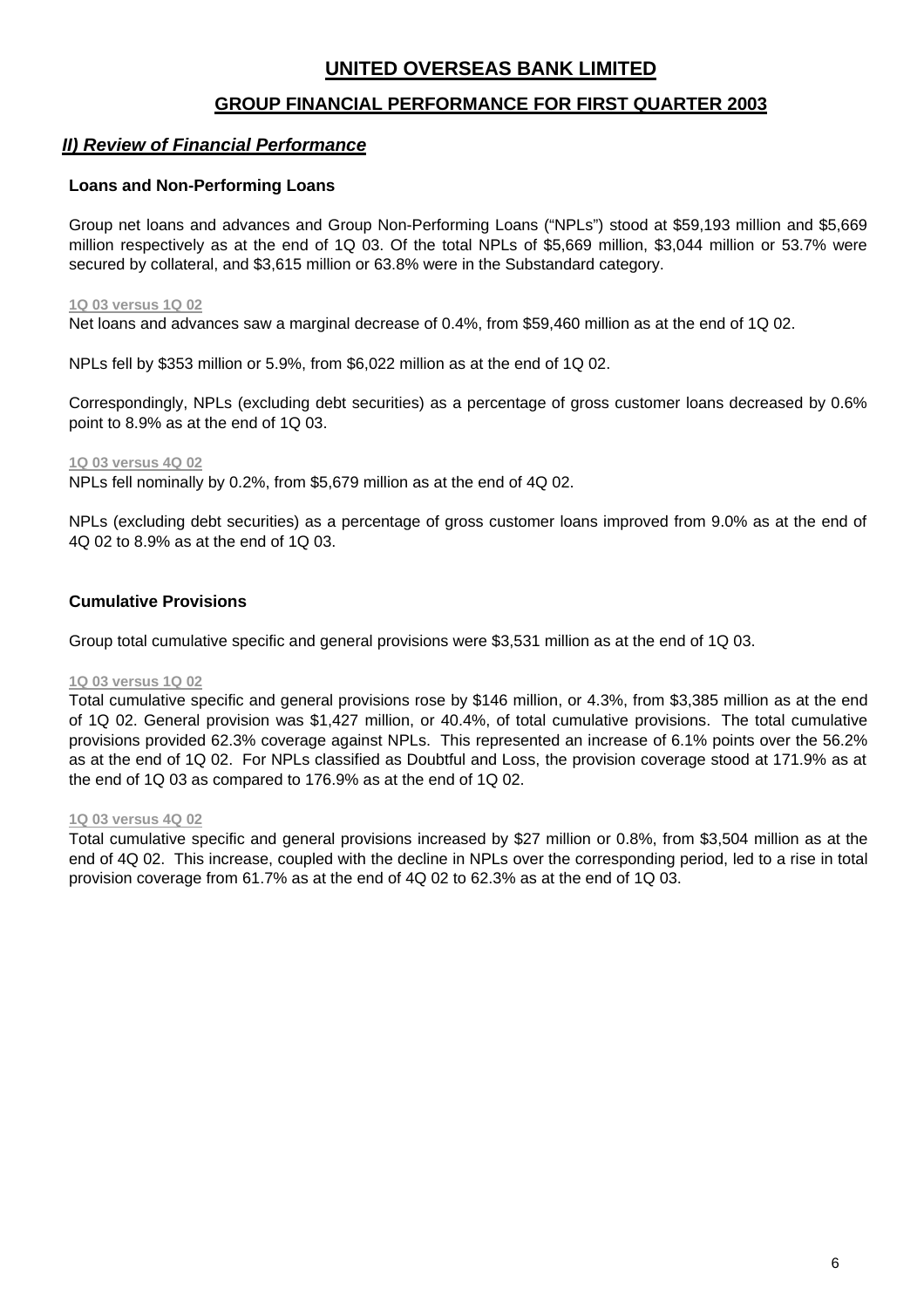## **GROUP FINANCIAL PERFORMANCE FOR FIRST QUARTER 2003**

## *II) Review of Financial Performance*

#### **Total Assets and Shareholders' Funds**

The Group's total assets and shareholders' funds stood at \$107,420 million and \$12,952 million respectively as at the end of 1Q 03.

#### **1Q 03 versus 1Q 02**

Total assets declined by \$2,908 million or 2.6%, from \$110,328 million as at the end of 1Q 02. The drop primarily reflected lower inter-bank balances and placements that were partially offset by higher investment securities.

Shareholders' funds grew by \$172 million or 1.3%, from \$12,780 million as at the end of 1Q 02. Retained profits mainly accounted for the increase.

#### **1Q 03 versus 4Q 02**

Total assets decreased marginally by \$49 million from \$107,469 million as at the end of 4Q 02.

Shareholders' funds increased by 2.4%, from \$12,653 million as at the end of 4Q 02. Like in 1Q 02, retained profits mainly accounted for the increase.

## **Capital Adequacy Ratio**

The Group's Capital Adequacy Ratio ("CAR"), as computed under the Bank for International Settlements ("BIS") guidelines, stood at 15.4% as at the end of 1Q 03. This was almost twice the minimum requirement of 8% set by BIS.

#### **1Q 03 versus 1Q 02**

CAR fell by 2.2% points from 17.6% as at the end of 1Q 02. This resulted primarily from the redemption of the US\$ subordinated floating rate notes in 2002.

#### **1Q 03 versus 4Q 02**

CAR increased marginally by 0.1% point from 15.3% as at the end of 4Q 02.

## **Conclusion**

Against a background of difficult conditions in many of the world's economies in the first quarter of 2003, the Group's performance reflected the resilience of its businesses and its ability to generate a reasonable return. The outbreak of the Severe Acute Respiratory Syndrome (SARS) has caused great uncertainty, especially in the regional markets. While we cannot fully anticipate the effects that SARS might have on the Group's businesses and financial performance going forward, our capital and liquidity positions remain sound and we are well placed to face these unique challenges.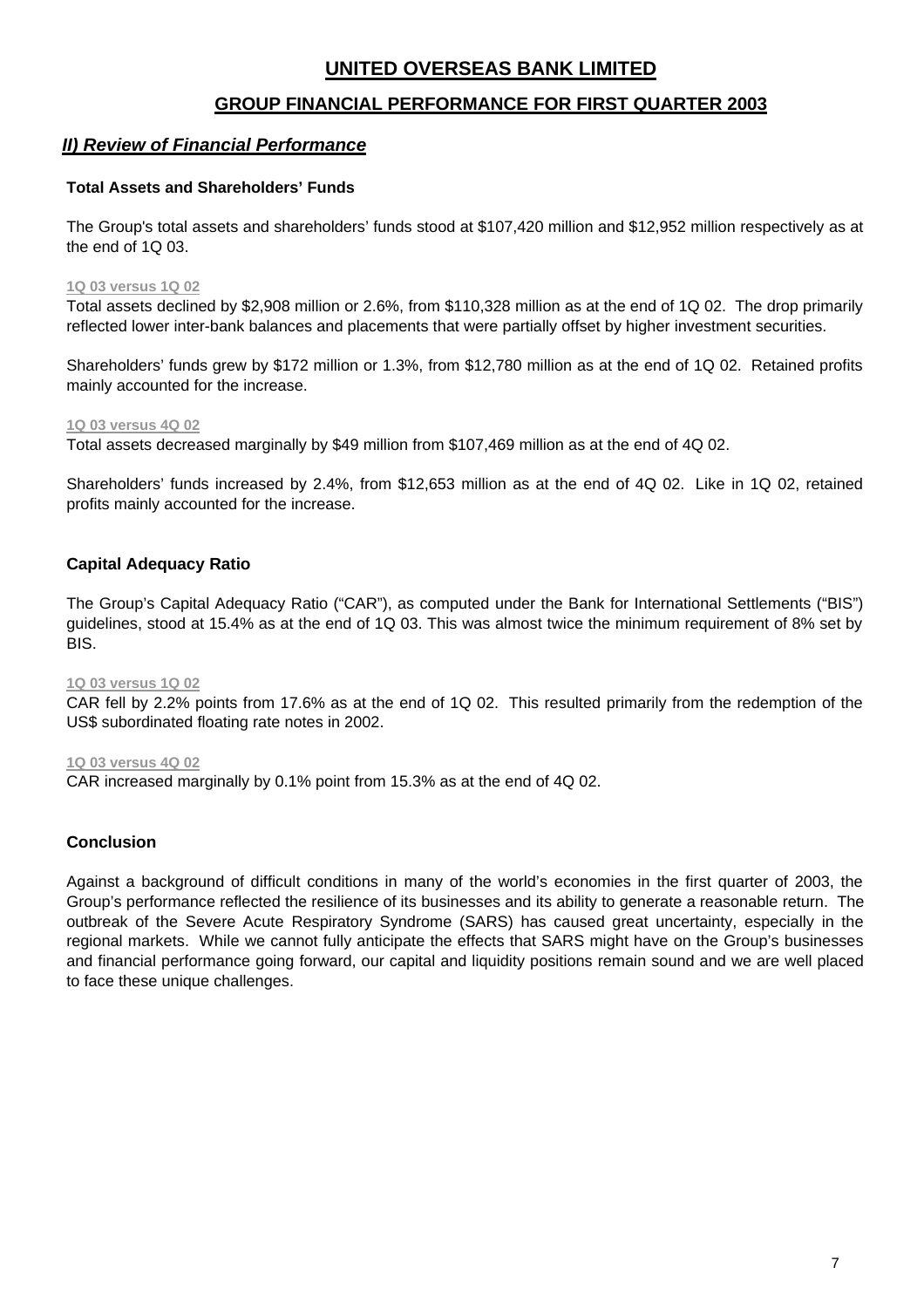# **GROUP FINANCIAL PERFORMANCE FOR FIRST QUARTER 2003**

## *II) Review of Financial Performance*

## **UNAUDITED RESULTS FOR THE THREE MONTHS ENDED 31 MARCH 2003**

|                                                                 | 1st          | 4th        | 1st                     |         |              |
|-----------------------------------------------------------------|--------------|------------|-------------------------|---------|--------------|
|                                                                 | Quarter      | Quarter    | Quarter                 | 1Q 03/  | 1Q 03/       |
|                                                                 | 2003         | 2002       | 2002                    | 4Q 02   | 1Q 02        |
|                                                                 | \$ million   | \$ million | \$ million              | %       | $\%$         |
| Interest income                                                 | 855          | 902        | 1,022                   | (5.2)   | (16.3)       |
| Less: Interest expense                                          | 320          | 355        | 477                     | (10.0)  | (33.0)       |
| Net interest income                                             | 535          | 546        | 545                     | (2.0)   | (1.8)        |
| Dividend income                                                 | $\mathbf{2}$ | 8          | $\overline{\mathbf{4}}$ | (79.3)  | (61.2)       |
| Fee and commission income                                       | 131          | 138        | 124                     | (5.5)   | 5.9          |
| Rental income                                                   | 20           | 18         | 21                      | 9.8     | (3.6)        |
| Other operating income                                          | 97           | 130        | 36                      | (25.9)  | 167.3        |
| Total non-interest income                                       | 249          | 295        | 185                     | (15.6)  | 34.8         |
| Income before operating expenses                                | 785          | 842        | 730                     | (6.8)   | 7.5          |
| Less: Staff expenses                                            | 132          | 137        | 154                     | (4.0)   | (14.5)       |
| Other operating expenses                                        | 134          | 148        | 124                     | (9.3)   | 8.5          |
| Total operating expenses                                        | 266          | 285        | 277                     | (6.8)   | (4.3)        |
| Operating profit before goodwill<br>amortisation and provisions | 519          | 557        | 452                     | (6.8)   | 14.7         |
| Less:                                                           |              |            |                         |         |              |
| Goodwill amortisation                                           | 51           | 54         | 48                      | (5.8)   | 6.3          |
| Provisions                                                      | 90           | 172        | 10                      | (47.6)  | 782.3        |
| Operating profit after goodwill<br>amortisation and provisions  | 378          | 331        | 394                     | 14.3    | (4.1)        |
| Exceptional item <sup>#</sup>                                   |              | (13)       | (8)                     | (100.0) | (100.0)      |
| Share of profit of associates                                   | 3            | 15         | 47                      | (80.9)  | (94.1)       |
| Profit from ordinary activities before tax                      | 381          | 332        | 434                     | 14.7    | (12.2)       |
| Less: Tax                                                       | 99           | 90         | 106                     | 10.2    | (6.7)        |
| Profit after tax                                                | 282          | 242        | 328                     | 16.3    | (14.0)       |
| Less: Minority interests                                        | 1            | 3          | 11                      | (65.2)  | (91.9)       |
| Net profit attributable to members                              | 281          | 240        | 316                     | 17.2    | (11.2)       |
| Expense / Income ratio (%)                                      | 33.8         | 33.8       | 38.0                    |         | $(4.2)$ % pt |
| Annualised Earnings Per Share (¢)                               |              |            |                         |         |              |
| - Basic                                                         | 71.5         | 61.0       | 80.5                    | 17.2    | (11.2)       |
| - Fully diluted                                                 | 71.5         | 61.0       | 80.5                    | 17.2    | (11.2)       |

# This comprised restructuring and integration costs as a result of the acquisition and merger of Overseas Union Bank Limited.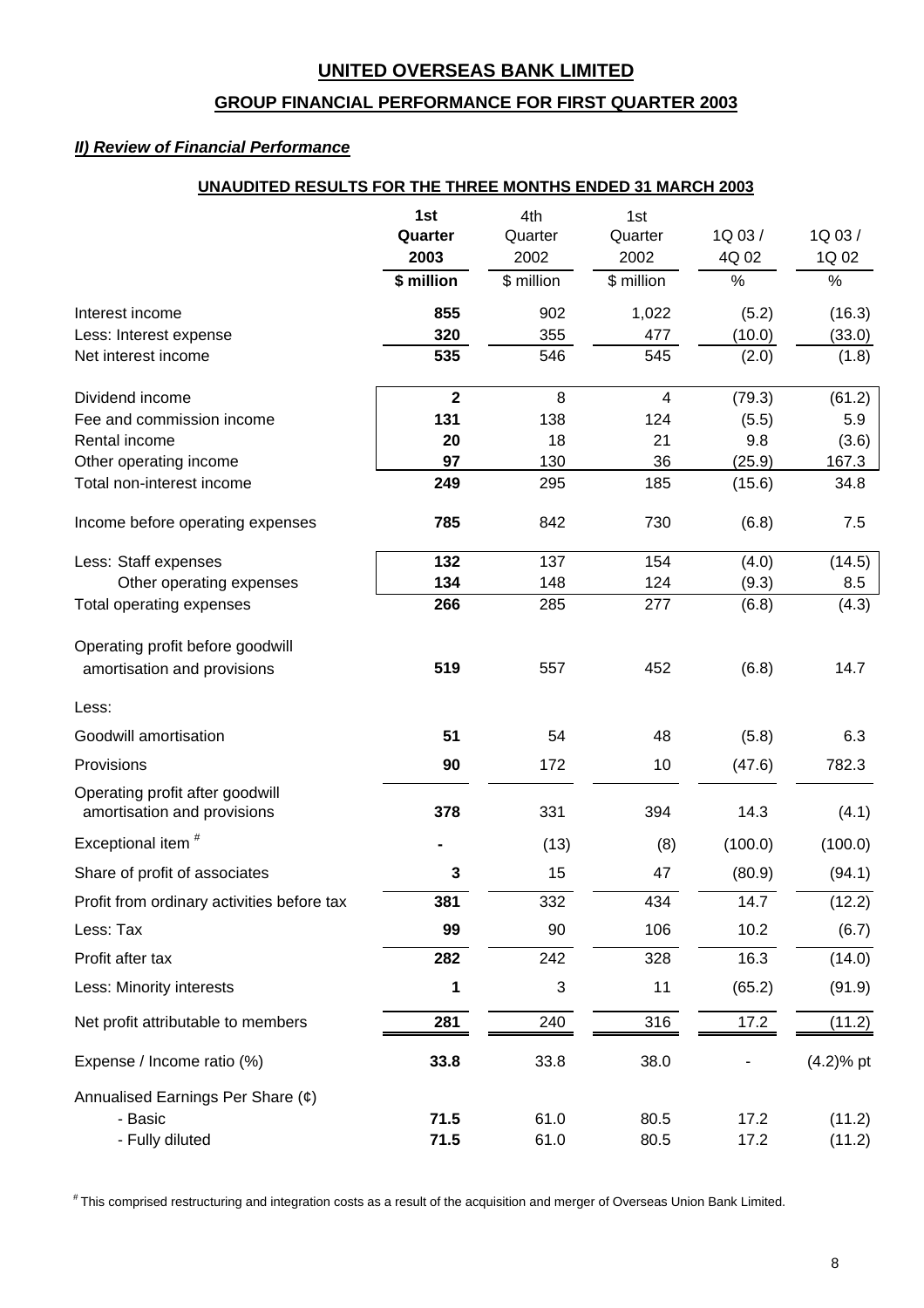## **GROUP FINANCIAL PERFORMANCE FOR FIRST QUARTER 2003**

## *II) Review of Financial Performance*

## **Net Interest Income**



Net interest income of the Group declined 1.8%, from \$545 million in 1Q 02 to \$535 million in 1Q 03. Net interest income continued to be the major contributor of total income, accounting for about 68.2% (1Q 02: 74.7%) of total income. The lower net interest income was largely due to reduced contributions from inter-bank money market activities as a result of the low and flat interest rate environment.

Compared to 4Q 02, the decrease in net interest income was 2.0%, due mainly to lower contributions from interbank money market activities and debt securities.

Average interest margin was 2.33% for 1Q 03, a marginal increase of 1 basis point from 2.32% in 1Q 02. Compared to 4Q 02, it increased by 3 basis points from 2.30%, primarily due to the lower cost of funds.

#### Average Interest Margin

|                                                                  | <b>1st Quarter</b><br>2003<br>\$ million | 4th Quarter<br>2002<br>\$ million | 1st Quarter<br>2002<br>\$ million |
|------------------------------------------------------------------|------------------------------------------|-----------------------------------|-----------------------------------|
| Annualised Interest Income<br><b>Annualised Interest Expense</b> | 3,468<br>1,297                           | 3,578<br>1,410                    | 4,145<br>1,935                    |
| Annualised Net Interest Income                                   | 2,171                                    | 2,168                             | 2,210                             |
| Average balance of Interest bearing assets <sup>#</sup>          | 93.176                                   | 94.277                            | 95,255                            |
| Average Interest Margin* (%)                                     | 2.33                                     | 2.30                              | 2.32                              |

# Computed based on monthly average

\* Interest margin represents net interest income as a percentage of average interest bearing assets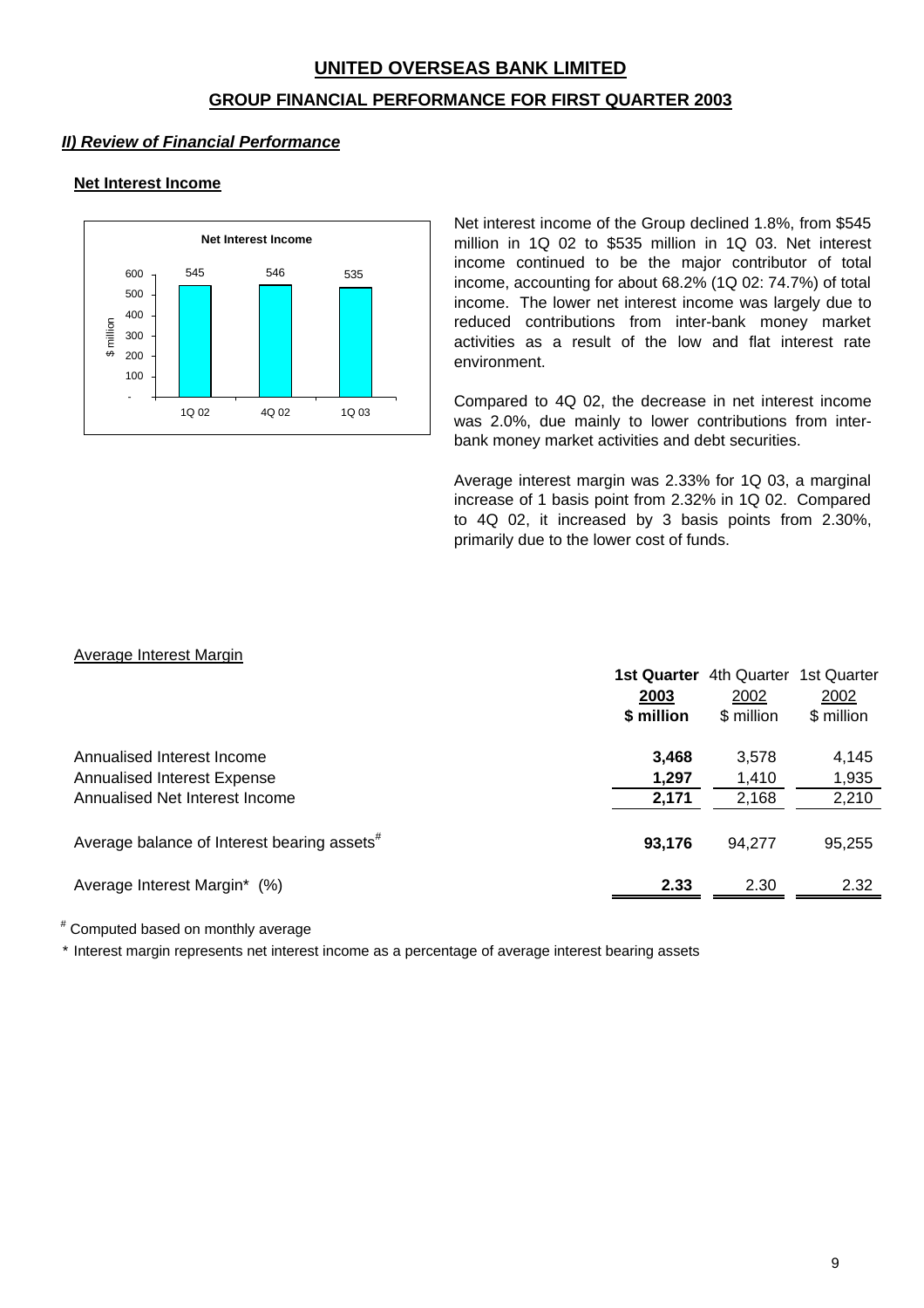## **GROUP FINANCIAL PERFORMANCE FOR FIRST QUARTER 2003**

# *II) Review of Financial Performance*

## **Non-Interest Income**



The Group's non-interest income for 1Q 03 accounted for 31.8% of total income (1Q 02: 25.3%). Total non-interest income rose by \$64 million or 34.8% from \$185 million in 1Q 02 to \$249 million in 1Q 03. The increase in total noninterest income was primarily attributable to higher fee and commission income mainly from investment-related and loan-related activities, higher profits from foreign exchange dealings, as well as higher profits from disposal of government securities in 1Q 03.

Compared to 4Q 02, the decrease in non-interest income of 15.6% was mainly due to the one-time gain on divestment of Haw Par of \$65 million in 4Q 02, lower fee and commission income from credit card operations and loan-related activities in 1Q 03. Excluding the gain on divestment of Haw Par, non-interest income would have improved by 8.1% over 4Q 02.

## Composition of Non-Interest Income

|                                                                                 | 1st Quarter 4th Quarter |            | 1st Quarter | 1Q03/  | 1Q 03/    |
|---------------------------------------------------------------------------------|-------------------------|------------|-------------|--------|-----------|
|                                                                                 | 2003                    | 2002       | 2002        | 4Q 02  | 1Q 02     |
|                                                                                 | \$ million              | \$ million | \$ million  | %      | %         |
| Fee and commission income                                                       |                         |            |             |        |           |
| Credit card                                                                     | 20                      | 27         | 21          | (23.8) | (4.2)     |
| Fund management                                                                 | 16                      | 18         | 17          | (10.2) | (4.7)     |
| Futures broking & stockbroking                                                  | 8                       | 7          | 19          | 4.5    | (58.1)    |
| Investment-related                                                              | 17                      | 13         | 5           | 26.8   | 210.8     |
| Loan-related                                                                    | 27                      | 30         | 20          | (10.4) | 33.8      |
| Service charges                                                                 | 12                      | 13         | 9           | (6.3)  | 40.4      |
| Trade-related                                                                   | 27                      | 26         | 25          | 4.0    | 8.5       |
| <b>Others</b>                                                                   | 4                       | 4          | 8           | (9.3)  | (50.6)    |
|                                                                                 | 131                     | 138        | 124         | (5.5)  | 5.9       |
| Dividend and rental income                                                      | 22                      | 26         | 25          | (17.3) | (13.3)    |
| Other operating income<br>Net profit/ (loss) from:                              |                         |            |             |        |           |
| - dealing securities, government<br>treasury bills & securities and derivatives | 35                      | 30         | 4           | 15.4   | 777.4     |
| - foreign exchange dealings<br>- disposal of investment securities/             | 42                      | 17         | 20          | 145.6  | 106.2     |
| associates                                                                      | 5                       | 64         | 6           | (92.9) | (29.7)    |
| - disposal of subsidiaries<br>- disposal of properties and other fixed          | (0)^                    | (1)        | $0 *$       | 96.4   | <b>NM</b> |
| assets                                                                          | $6\phantom{1}6$         | 5          |             | 25.1   | 915.7     |
| - others                                                                        | 9                       | 15         | 5           | (39.9) | 95.5      |
|                                                                                 | 97                      | 130        | 36          | (25.9) | 167.3     |
| Total non-interest income                                                       | 249                     | 295        | 185         | (15.6) | 34.8      |
|                                                                                 |                         |            |             |        |           |

^ Less than (\$500,000)

\* Less than \$500,000

NM denotes not meaningful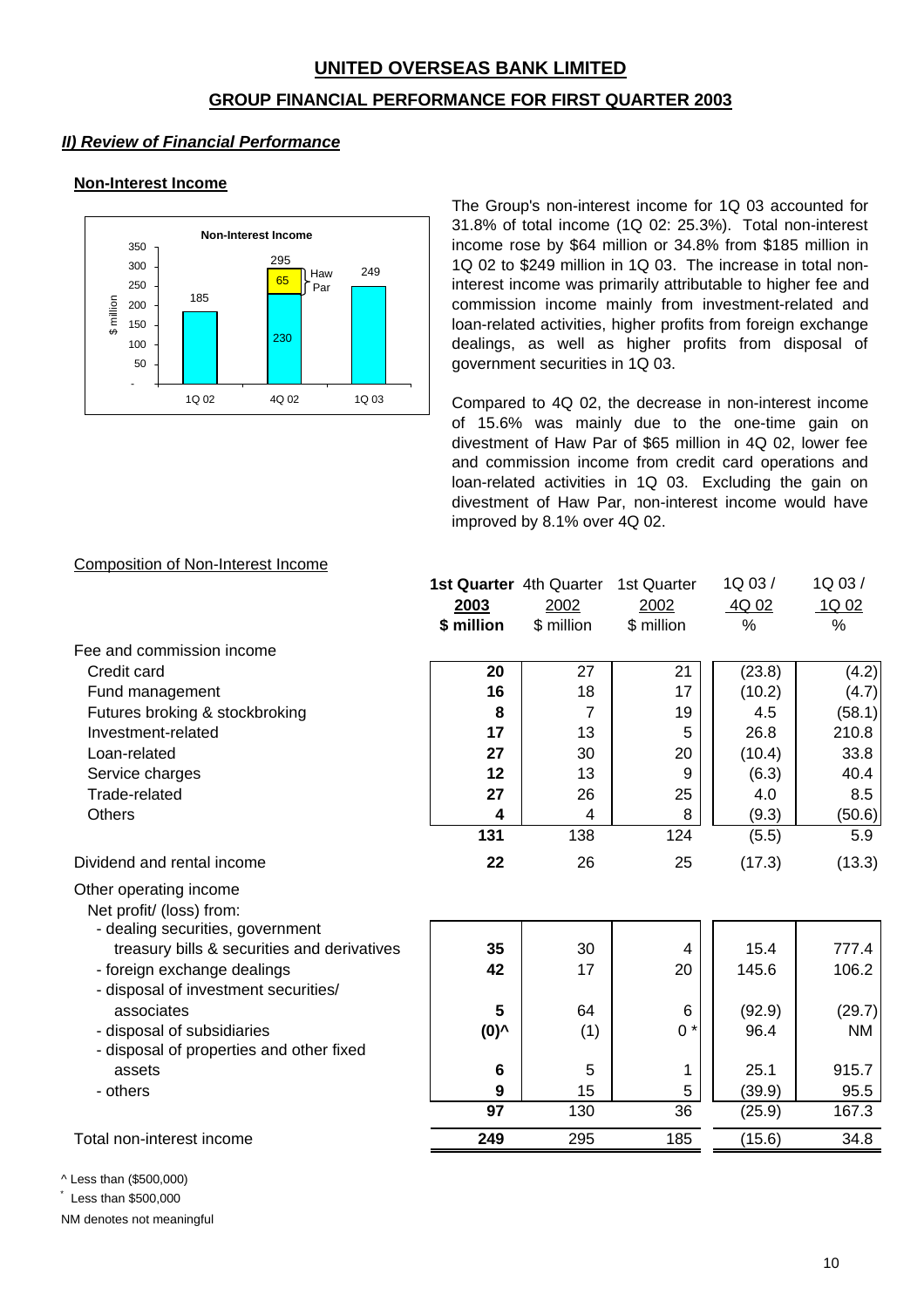## **GROUP FINANCIAL PERFORMANCE FOR FIRST QUARTER 2003**

## *II) Review of Financial Performance*

#### **Operating Expenses**

Total operating expenses for 1Q 03 decreased by \$11 million or 4.3% over 1Q 02. The decrease was contributed mainly by lower staff costs, following the reduction in headcount as a result of streamlining initiatives and integration of operations. This was partially offset by higher other operating expenses in 1Q 03. Expense to income ratio declined from 38.0% in 1Q 02 to 33.8% in 1Q 03, reflecting the continued careful management of expenses by the Group, coupled with the increase in operating income.

Compared to 4Q 02, total operating expenses decreased by \$19 million or 6.8%, while expense to income ratio remained unchanged at 33.8%.

|                                                 |            | 1st Quarter 4th Quarter | 1st Quarter | 1Q03/         | 1Q 03/           |
|-------------------------------------------------|------------|-------------------------|-------------|---------------|------------------|
|                                                 | 2003       | 2002                    | 2002        | 4Q 02         | 1Q <sub>02</sub> |
|                                                 | \$ million | \$ million              | \$ million  | $\frac{0}{0}$ | $\%$             |
| Staff expenses                                  | 132        | 137                     | 154         | (4.0)         | (14.5)           |
| Other operating expenses                        | 134        | 148                     | 124         | (9.3)         | 8.5              |
| Total operating expenses $^{\omega}$            | 266        | 285                     | 277         | (6.8)         | (4.3)            |
|                                                 |            |                         |             |               |                  |
| <sup>@</sup> Total operating expenses included: |            |                         |             |               |                  |

 IT-related expenses **51** 51 50 (0.6) 1.5 IT-related expenses as % of total operating expenses **19.2%** 18.0% 18.1% 1.2% pt 1.1% pt

## **Other Operating Expenses**

|                                                                       | <b>1st Quarter</b> 4th Quarter<br>2003<br>\$ million | 2002<br>\$ million | 1st Quarter<br>2002<br>\$ million | 1Q 03/<br>4Q 02<br>$\%$ | 1Q 03/<br>1Q 02<br>% |
|-----------------------------------------------------------------------|------------------------------------------------------|--------------------|-----------------------------------|-------------------------|----------------------|
| Depreciation                                                          |                                                      |                    |                                   |                         |                      |
| - Land and buildings<br>- Office equipment, computer,                 |                                                      | 6                  | 6                                 | 8.8                     | 4.8                  |
| fixtures and other fixed assets                                       | 19                                                   | 20                 | 27                                | (6.1)                   | (29.3)               |
|                                                                       | 26                                                   | 26                 | 33                                | (2.6)                   | (22.8)               |
| Rental of premises and equipment<br>Maintenance of premises and other | 11                                                   | 12                 | 15                                | (6.6)                   | (28.9)               |
| fixed assets                                                          | 14                                                   | 14                 | 9                                 | 3.4                     | 63.5                 |
| Other expenses                                                        | 83                                                   | 96                 | 66                                | (13.3)                  | 25.7                 |
| Total other operating expenses                                        | 134                                                  | 148                | 124                               | (9.3)                   | 8.5                  |

Other operating expenses were up by \$10 million from \$124 million in 1Q 02 to \$134 million in 1Q 03, mainly to support advertising and promotion activities and IT-related maintenance. These were partially offset by lower depreciation of other fixed assets, as well as lower rental expenses in 1Q 03.

Compared to 4Q 02, other operating expenses reduced by \$14 million or 9.3%. The decrease primarily reflected lower professional fees and lower advertising and promotional expenses incurred in 1Q 03.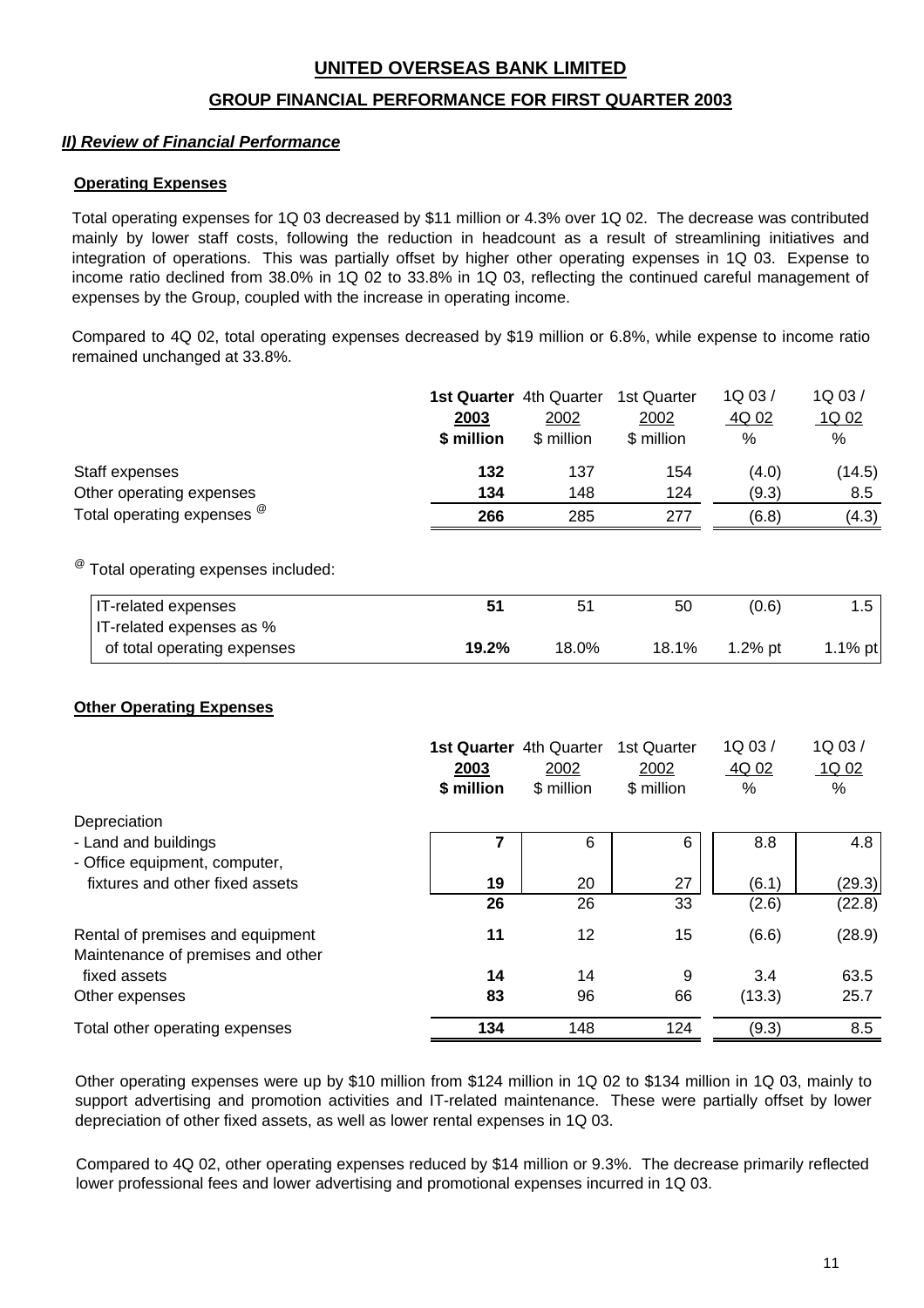## **GROUP FINANCIAL PERFORMANCE FOR FIRST QUARTER 2003**

## *II) Review of Financial Performance*

#### **Provisions Charged to Income Statement**

The total provision charge at \$90 million in 1Q 03 was \$80 million higher than in 1Q 02. The increase was mainly attributed to higher specific provisions made on loans necessitated by the difficult and uncertain economic conditions, as well as lower collateral value in a lacklustre property market. In addition, provision was also made for investments and restructured debts as against a write-back in the same period last year.

However, total provision charge have dropped from \$172 million in 4Q 02 to \$90 million in 1Q 03. The lower provision charge was mainly due to lower specific provisions made for loans, investment securities and properties. These were partially offset by provisions made for restructured debts.

|                                   | 2003<br>\$ million | <b>1st Quarter</b> 4th Quarter<br>2002<br>\$ million | 1st Quarter<br>2002<br>\$ million | 1Q03/<br>4Q 02<br>% | 1Q 03/<br>1Q <sub>02</sub><br>% |
|-----------------------------------|--------------------|------------------------------------------------------|-----------------------------------|---------------------|---------------------------------|
| Specific provision for loans      | 82                 | 130                                                  | 34                                | (36.5)              | 145.4                           |
| General provision for loans       |                    | (7)                                                  | 20                                | <b>NM</b>           | (100.0)                         |
| Specific provision for diminution |                    |                                                      |                                   |                     |                                 |
| in value of other assets          | 8                  | 49                                                   | (44)                              | (84.2)              | <b>NM</b>                       |
| Total provisions                  | 90                 | 172                                                  | 10                                | (47.6)              | 782.3                           |
|                                   |                    |                                                      |                                   |                     |                                 |

NM denotes not meaningful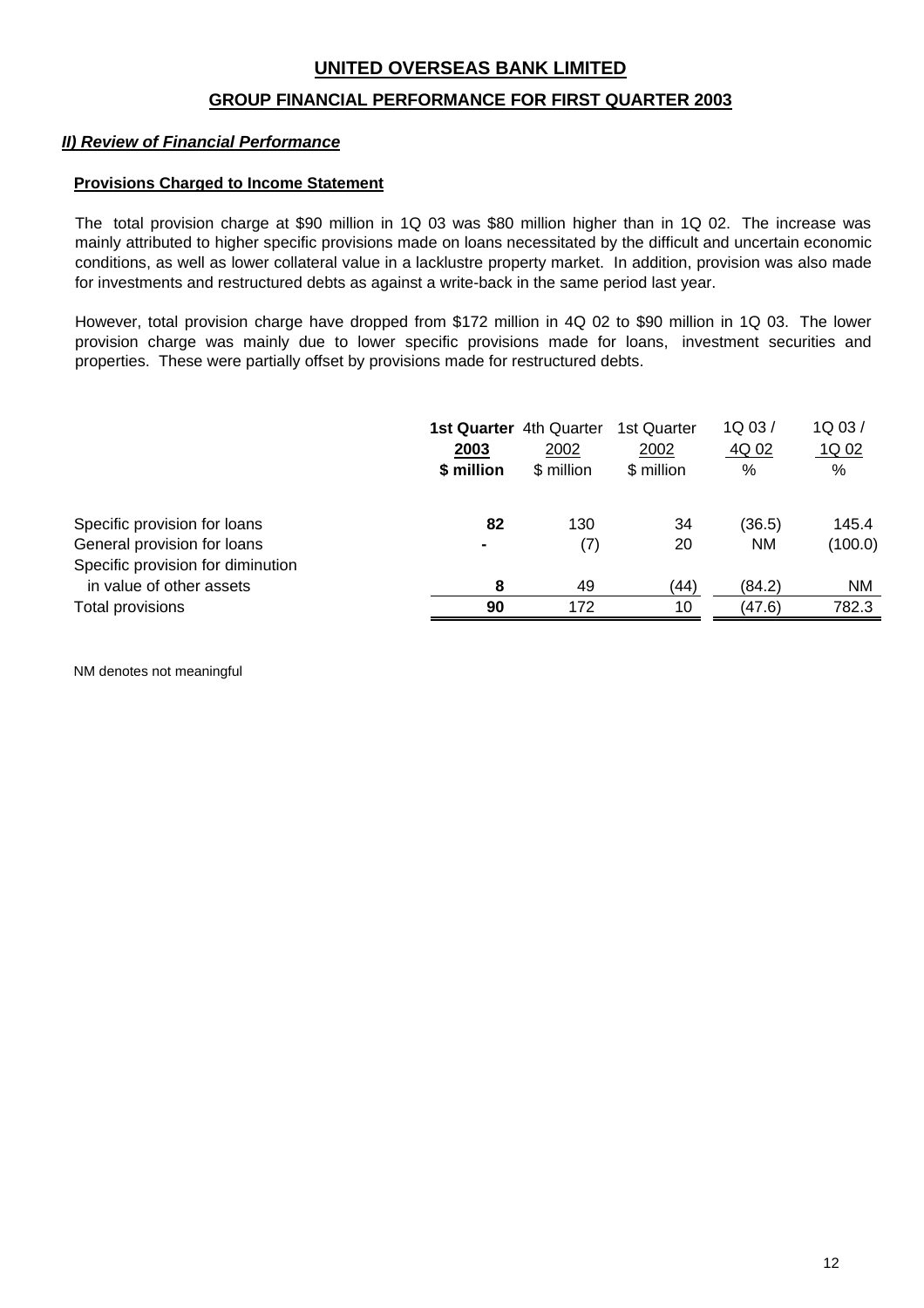## **GROUP FINANCIAL PERFORMANCE FOR FIRST QUARTER 2003**

#### *III) Non-Performing Loans And Cumulative Provisions*

#### **Group NPLs And Cumulative Provisions**

NPLs fell by \$353 million or 5.9% from \$6,022 million as at 31 March 2002 to \$5,669 million as at 31 March 2003. Correspondingly, the ratio of NPLs (excluding debt securities) to total gross customer loans improved by 0.6% point to 8.9%. Of the total NPLs, \$3,044 million or 53.7% were secured by collateral, and \$3,615 million or 63.8% were in the Substandard category. Cumulative provisions as at 31 March 2003 built up to \$3,531 million, an increase of \$146 million or 4.3% as compared to \$3,385 million as at 31 March 2002. The cumulative provisions provided a coverage of 62.3% of the total NPLs and 134.5% of the unsecured NPLs.

NPLs edged down by \$10 million or 0.2% from \$5,679 million as at 31 December 2002, despite uncertain economic environment. The ratio of NPLs (excluding debt securities) to total gross customer loans declined by 0.1% point from 9.0% as at 31 December 2002 to 8.9% as at 31 March 2003. Cumulative provision coverage against unsecured NPLs decreased by 3.8% points from 138.3% as at 31 December 2002 to 134.5% as at 31 March 2003.

Group NPLs by loan classification and cumulative specific and general provisions were as follows:



| <b>31-Mar-03</b> 31-Dec-02 31-Mar-02 31-Dec-01 31-Dec-00 |
|----------------------------------------------------------|
|----------------------------------------------------------|

| <b>Group NPLs</b>                                                    |       |       |       |       | \$ million    |
|----------------------------------------------------------------------|-------|-------|-------|-------|---------------|
| Substandard                                                          | 3,615 | 3,619 | 4,109 | 3,851 | 1,537         |
| Doubtful                                                             | 445   | 447   | 419   | 497   | 174           |
| Loss                                                                 | 1,609 | 1,613 | 1,494 | 1,620 | 751           |
| Total NPLs                                                           | 5,669 | 5,679 | 6,022 | 5,968 | 2,462         |
| <b>Group Cumulative Provisions</b>                                   |       |       |       |       | \$ million    |
| Specific Provision                                                   | 2,104 | 2,079 | 1,931 | 1,899 | 896           |
| <b>General Provision</b>                                             | 1,427 | 1,425 | 1.454 | 1,435 | 768           |
| Total Cumulative Provisions                                          | 3,531 | 3,504 | 3,385 | 3,334 | 1,664         |
| Ratios (%)                                                           |       |       |       |       |               |
| NPLs*/Gross Customer Loans                                           | 8.9   | 9.0   | 9.5   | 9.3   | 7.8           |
| <b>Cumulative Provisions/ NPLs</b>                                   | 62.3  | 61.7  | 56.2  | 55.9  | 67.6          |
| <b>Cumulative Provisions/Doubtful &amp; Loss NPLs</b>                | 171.9 | 170.1 | 176.9 | 157.5 | 179.9         |
| <b>Cumulative Provisions/Unsecured NPLs</b>                          | 134.5 | 138.3 | 131.8 | 136.6 | 136.6         |
| Cumulative Provisions*/Gross Customer Loans                          | 5.6   | 5.5   | 5.4   | 5.2   | 5.2           |
| General Provision*/Gross Customer Loans (net of Specific Provision*) | 2.4   | 2.4   | 2.4   | 2.3   | $2.5^{\circ}$ |
| <b>NPLs/Total Assets</b>                                             | 5.3   | 5.3   | 5.5   | 5.2   | 3.7           |

\* Excluding debt securities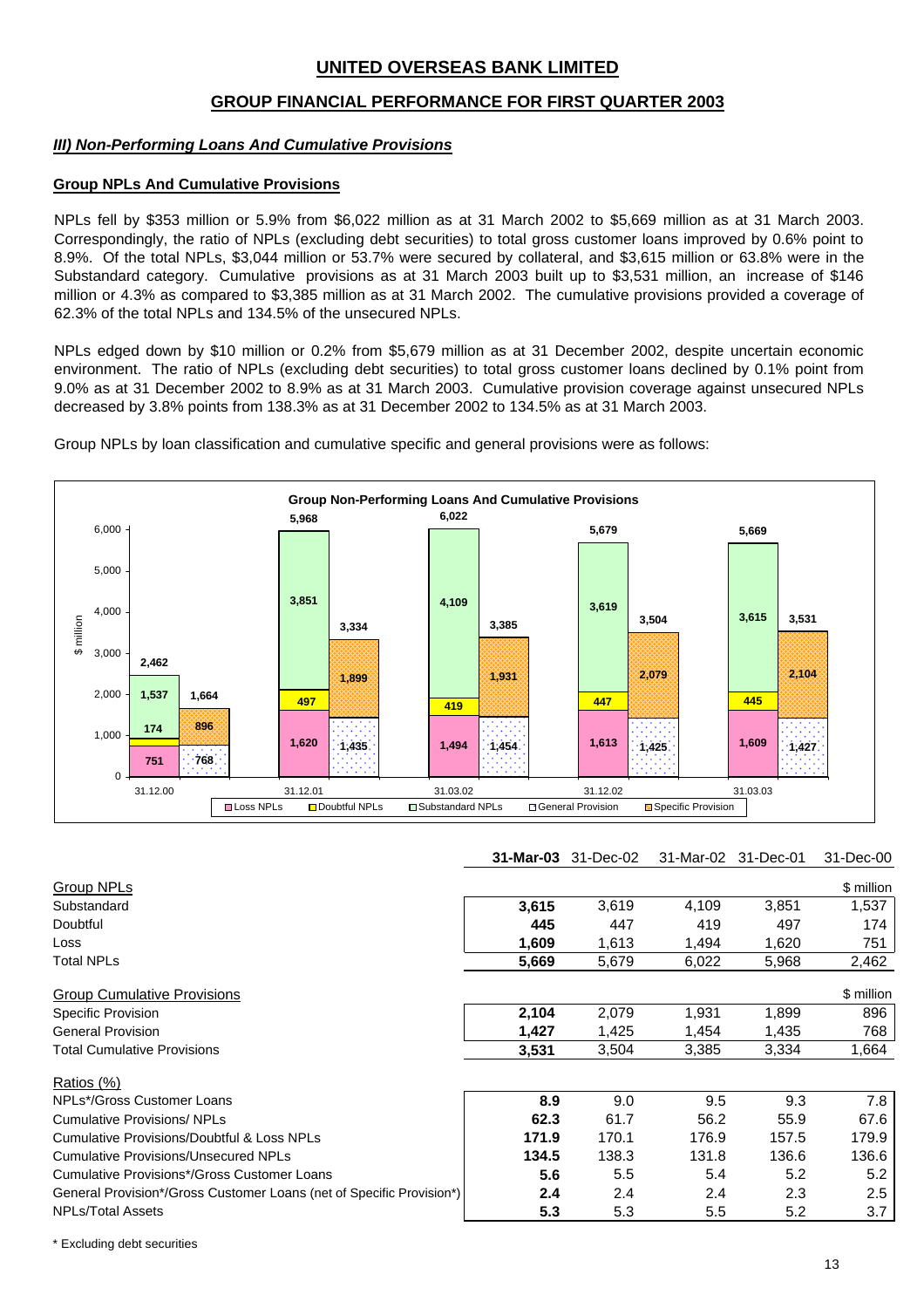## **GROUP FINANCIAL PERFORMANCE FOR FIRST QUARTER 2003**

#### *III) Non-Performing Loans And Cumulative Provisions*

#### **Group NPLs By Region**

By geographical region, Singapore accounted for \$3,883 million or 68.5% of the total NPLs as at 31 March 2003. NPLs of Singapore fell by \$12 million or 0.3% as compared to 31 March 2002 and \$52 million or 1.3% as compared to 31 December 2002.

NPLs of the Five Regional Countries declined by \$121 million or 7.4% to \$1,510 million from \$1,631 million as at 31 March 2002. It has increased by \$52 million or 3.6% from \$1,458 million as at 31 December 2002.

NPLs of Greater China as at 31 March 2003 reduced significantly by \$159 million or 47.9% from \$332 million as at 31 March 2002 to \$173 million. It has also reduced by \$9 million or 4.9% as compared to \$182 million as at 31 December 2002.

|                                |           |           | \$ million |
|--------------------------------|-----------|-----------|------------|
|                                | 31-Mar-03 | 31-Dec-02 | 31-Mar-02  |
| Singapore                      | 3,883     | 3,935     | 3,895      |
| Malaysia                       | 984       | 943       | 1,059      |
| Indonesia                      | 149       | 156       | 171        |
| Philippines                    | 209       | 208       | 243        |
| Thailand                       | 147       | 144       | 149        |
| South Korea                    | 21        |           | 9          |
| <b>Five Regional Countries</b> | 1,510     | 1,458     | 1,631      |
| <b>Greater China</b>           | 173       | 182       | 332        |
| Others                         | 103       | 104       | 164        |
| <b>Total NPLs</b>              | 5,669     | 5,679     | 6,022      |

#### **Group NPLs By Industry**

|                                       |                         | 31-Mar-03             |            | 31-Dec-02             |            | 31-Mar-02             |  |
|---------------------------------------|-------------------------|-----------------------|------------|-----------------------|------------|-----------------------|--|
|                                       | As % of Gross<br>Amount |                       | Amount     | As % of Gross         | Amount     | As % of Gross         |  |
|                                       | \$ million              | <b>Customer Loans</b> | \$ million | <b>Customer Loans</b> | \$ million | <b>Customer Loans</b> |  |
| Transport, storage                    |                         |                       |            |                       |            |                       |  |
| and communication                     | 119                     | 5.6                   | 124        | 6.0                   | 106        | 5.3                   |  |
| Building and construction             | 848                     | 9.6                   | 843        | 9.2                   | 1,076      | 10.8                  |  |
| Manufacturing                         | 878                     | 15.6                  | 874        | 16.2                  | 910        | 15.7                  |  |
| Non-bank financial institutions       | 1.078                   | 10.1                  | 1,029      | 9.5                   | 1,106      | 10.4                  |  |
| General commerce                      | 804                     | 13.1                  | 769        | 12.4                  | 832        | 14.2                  |  |
| Professionals and private individuals | 1,002                   | 10.6                  | 1,014      | 10.9                  | 981        | 10.1                  |  |
| Housing loans                         | 657                     | 4.7                   | 668        | 4.8                   | 563        | 4.2                   |  |
| <b>Others</b>                         | 219                     | 3.7                   | 294        | 5.3                   | 424        | 7.8                   |  |
| Sub-total                             | 5,605                   | 8.9                   | 5,615      | 9.0                   | 5,998      | 9.5                   |  |
| Debt securities                       | 64                      |                       | 64         |                       | 24         |                       |  |
| <b>Total NPLs</b>                     | 5,669                   |                       | 5,679      |                       | 6,022      |                       |  |

#### **Group Secured/Unsecured NPLs**

|                   | 31-Mar-03           |                   | 31-Dec-02  |            | 31-Mar-02  |            |
|-------------------|---------------------|-------------------|------------|------------|------------|------------|
|                   | As $%$ of<br>Amount |                   | Amount     | As % of    | Amount     | As % of    |
|                   | \$ million          | <b>Total NPLs</b> | \$ million | Total NPLs | \$ million | Total NPLs |
| Secured           | 3.044               | 53.7              | 3.146      | 55.4       | 3.454      | 57.4       |
| Unsecured         | 2.625               | 46.3              | 2,533      | 44.6       | 2.568      | 42.6       |
| <b>Total NPLs</b> | 5,669               | 100.0             | 5,679      | 100.0      | 6,022      | 100.0      |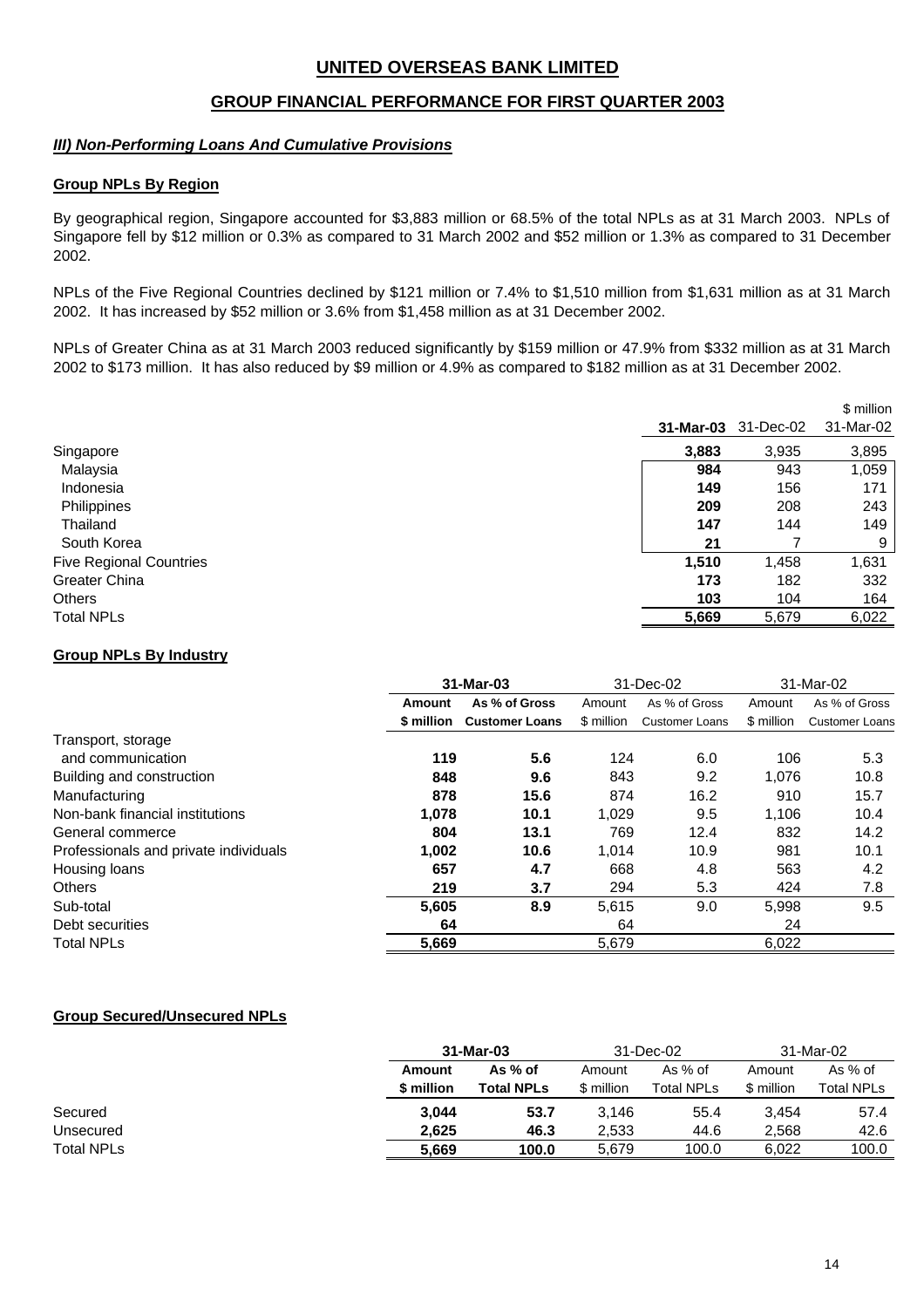## **GROUP FINANCIAL PERFORMANCE FOR FIRST QUARTER 2003**

## *IV) Segmental Analysis*

## **Geographical Segments**

The following geographical segment information is based on the location where the transactions and assets are booked. It provides an approximation to geographical segment information that is based on location of customers and assets. The information is stated after elimination of inter-segment transactions.

## **1st Quarter 2003**

|                                     | Income before<br>operating expenses |               | <b>Profit before tax</b> |       | <b>Total assets</b> |       |
|-------------------------------------|-------------------------------------|---------------|--------------------------|-------|---------------------|-------|
|                                     | \$ million                          | $\frac{0}{0}$ | \$ million               | %     | \$ million          | %     |
| <b>Singapore (including Asian)</b>  |                                     |               |                          |       |                     |       |
| <b>Currency Units)</b>              | 604                                 | 77.0          | 347                      | 80.3  | 76,628              | 73.8  |
| <b>Other ASEAN countries</b>        | 117                                 | 14.9          | 48                       | 11.2  | 13,744              | 13.2  |
| <b>Other Asia Pacific countries</b> | 41                                  | 5.2           | 21                       | 4.8   | 8,579               | 8.3   |
| <b>Rest of the world</b>            | 23                                  | 2.9           | 16                       | 3.7   | 4,853               | 4.7   |
|                                     | 785                                 | 100.0         | 432                      | 100.0 | 103,804             | 100.0 |
| Goodwill                            | ۰                                   |               | (51)                     |       | 3,616               |       |
| <b>Total</b>                        | 785                                 |               | 381                      |       | 107,420             |       |

4th Quarter 2002

|                              | Income before<br>operating expenses |       | Profit before tax |       | <b>Total assets</b> |       |
|------------------------------|-------------------------------------|-------|-------------------|-------|---------------------|-------|
|                              | \$ million                          | %     | \$ million        | %     | \$ million          | %     |
| Singapore (including Asian   |                                     |       |                   |       |                     |       |
| Currency Units)              | 653                                 | 77.5  | 321               | 83.0  | 77,286              | 74.4  |
| Other ASEAN countries        | 126                                 | 15.0  | 30                | 7.8   | 12,477              | 12.0  |
| Other Asia Pacific countries | 43                                  | 5.1   | 22                | 5.7   | 8,365               | 8.1   |
| Rest of the world            | 20                                  | 2.4   | 14                | 3.5   | 5,675               | 5.5   |
|                              | 842                                 | 100.0 | 386               | 100.0 | 103,803             | 100.0 |
| Goodwill                     | $\blacksquare$                      |       | (54)              |       | 3,666               |       |
| Total                        | 842                                 |       | 332               |       | 107,469             |       |

1st Quarter 2002

|                              |            | Income before<br>operating expenses |            | Profit before tax |            | Total assets |
|------------------------------|------------|-------------------------------------|------------|-------------------|------------|--------------|
|                              | \$ million | %                                   | \$ million | %                 | \$ million | %            |
| Singapore (including Asian   |            |                                     |            |                   |            |              |
| Currency Units)              | 551        | 75.4                                | 412        | 85.4              | 81,444     | 76.4         |
| <b>Other ASEAN countries</b> | 111        | 15.2                                | 34         | 7.1               | 13,369     | 12.6         |
| Other Asia Pacific countries | 49         | 6.7                                 | 25         | 5.2               | 7,705      | 7.2          |
| Rest of the world            | 19         | 2.7                                 | 11         | 2.3               | 4,081      | 3.8          |
|                              | 730        | 100.0                               | 482        | 100.0             | 106,599    | 100.0        |
| Goodwill                     |            |                                     | (48)       |                   | 3,729      |              |
| Total                        | 730        |                                     | 434        |                   | 110,328    |              |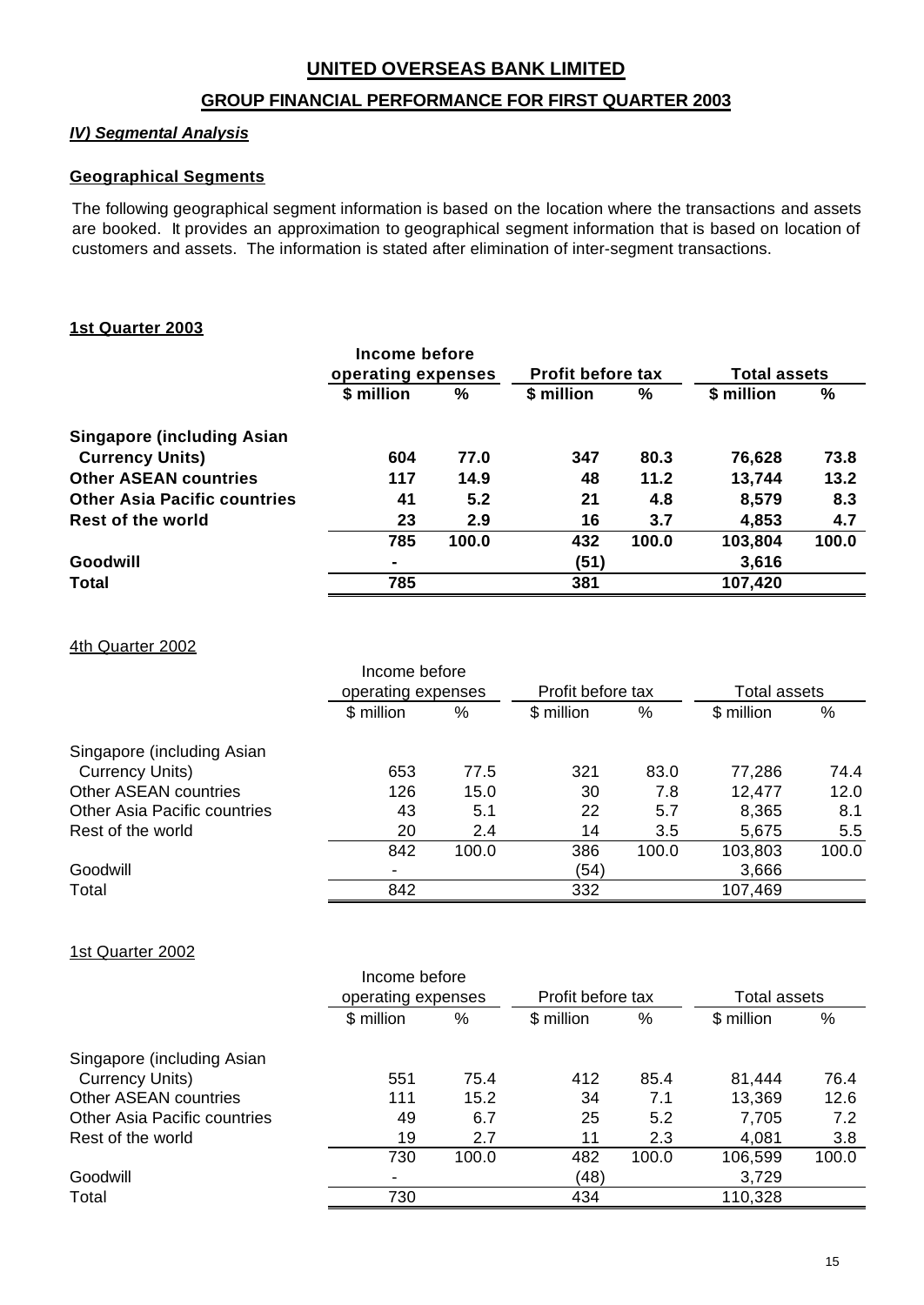## **GROUP FINANCIAL PERFORMANCE FOR FIRST QUARTER 2003**

## *V) Overview Of Balance Sheet*

## **Total Assets**

The Group's total assets decreased by \$2,908 million or 2.6% from \$110,328 million as at 31 March 2002 to \$107,420 million, mainly due to lower inter-bank balances and placements, partially offset by higher investment securities. Compared to total assets of \$107,469 million as at 31 December 2002, it has declined slightly by \$49 million.

## **Customer Loans**

The Group's net loans and advances to customers of \$59,193 million as at 31 March 2003 were 0.4% lower than \$59,460 million as at 31 March 2002. The decrease was mainly from term loans and overdrafts portfolios, partially offset by the increase in housing loans portfolio. Compared to net customer loans of \$58,884 million as at 31 December 2002, there was an increase of 0.5% . The increase came from all categories of loans except overdrafts portfolio.

| Customer Loans By Type                      | 31-Mar-03  | 31-Dec-02  | 31-Mar-02  |
|---------------------------------------------|------------|------------|------------|
|                                             | \$ million | \$ million | \$ million |
| Housing loans                               | 13.991     | 13.841     | 13,357     |
| Term loans                                  | 35,598     | 35,253     | 35,904     |
| Trade financing                             | 3,069      | 2,915      | 2,716      |
| Overdrafts                                  | 10,017     | 10,330     | 10,851     |
| Total gross customer loans                  | 62,675     | 62,339     | 62,828     |
| Less: General provision                     | (1, 427)   | (1, 425)   | (1, 454)   |
| Specific provision and Interest-in-suspense | (2,055)    | (2,030)    | (1, 914)   |
| Total net customer loans                    | 59,193     | 58,884     | 59,460     |

| Gross Customer Loans By Industry      | 31-Mar-03  |       | 31-Dec-02  |       | 31-Mar-02  |       |
|---------------------------------------|------------|-------|------------|-------|------------|-------|
|                                       | \$ million | %     | \$ million | %     | \$ million | %     |
| Transport, storage and communication  | 2,125      | 3.4   | 2,058      | 3.3   | 2,009      | 3.2   |
| Building and construction             | 8,807      | 14.0  | 9,148      | 14.7  | 10,007     | 15.9  |
| Manufacturing                         | 5,620      | 9.0   | 5,392      | 8.6   | 5.803      | 9.2   |
| Non-bank financial institutions       | 10,692     | 17.0  | 10,809     | 17.3  | 10,681     | 17.0  |
| General commerce                      | 6,116      | 9.8   | 6,200      | 10.0  | 5,842      | 9.3   |
| Professionals and private individuals | 9,452      | 15.1  | 9,335      | 15.0  | 9.701      | 15.5  |
| Housing loans                         | 13,991     | 22.3  | 13,841     | 22.2  | 13,357     | 21.3  |
| <b>Others</b>                         | 5,872      | 9.4   | 5,556      | 8.9   | 5,428      | 8.6   |
| Total gross customer loans            | 62,675     | 100.0 | 62,339     | 100.0 | 62,828     | 100.0 |

#### **Deposits**

The Group's total deposits fell by 3.0%, from \$90,069 million as at 31 March 2002 to \$87,398 million as at 31 March 2003, due mainly to lower customer fixed deposits. Compared to total deposits of \$87,221 million as at 31 December 2002, it has increased by 0.2%, primarily due to higher bankers' deposits, partially offset by lower customer deposits. As at 31 March 2003, customer deposits accounted for 75.3% of total deposits.

| Deposits By Type                              |            | 31-Mar-03 |            | 31-Dec-02 |            | 31-Mar-02 |  |
|-----------------------------------------------|------------|-----------|------------|-----------|------------|-----------|--|
|                                               | \$ million | %         | \$ million | %         | \$ million | $\%$      |  |
| Bankers' deposits<br><b>Customer deposits</b> | 21,567     | 24.7      | 19,302     | 22.1      | 20.235     | 22.5      |  |
| Fixed deposits                                | 44,685     | 51.1      | 47,287     | 54.2      | 49,164     | 54.6      |  |
| Savings and other deposits                    | 21,145     | 24.2      | 20,632     | 23.7      | 20,671     | 22.9      |  |
|                                               | 65,830     | 75.3      | 67,919     | 77.9      | 69,835     | 77.5      |  |
| Total deposits                                | 87,398     | 100.0     | 87,221     | 100.0     | 90,069     | 100.0     |  |
|                                               |            |           |            |           |            |           |  |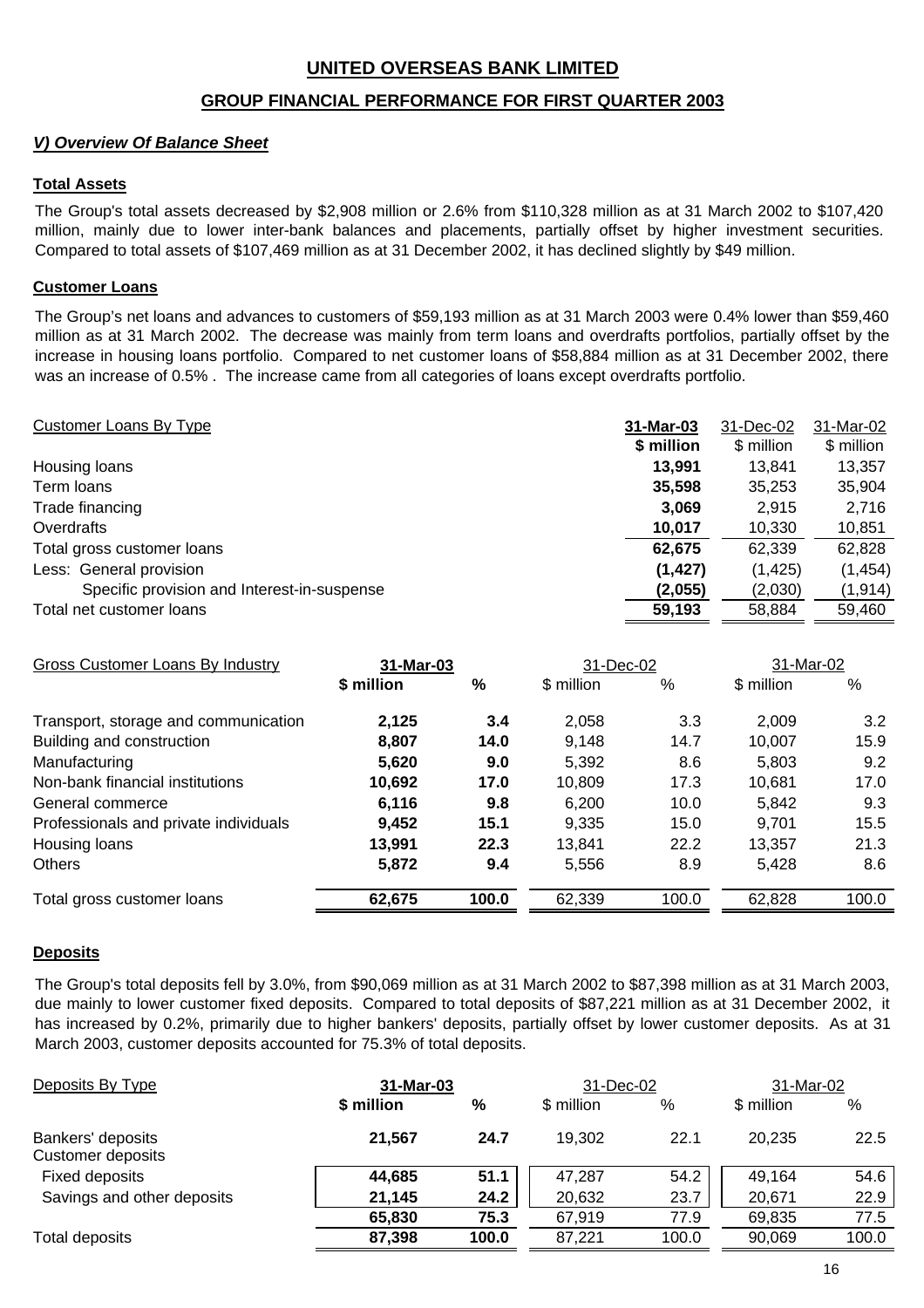## **GROUP FINANCIAL PERFORMANCE FOR FIRST QUARTER 2003**

## *V) Overview Of Balance Sheet*

## **Loans/Deposits Ratio**

Customer loans-to-deposits ratio stood at 89.9% as at 31 March 2003, representing a 4.8% points increase over 85.1% as at 31 March 2002, and a 3.2% points increase over 86.7% as at 31 December 2002.



#### **Shareholders' Funds**

Group shareholders' funds of \$12,952 million as at 31 March 2003 was higher as compared to \$12,780 million as at 31 March 2002 and \$12,653 million as at 31 December 2002, largely contributed by retained profits.

Unrealised revaluation surplus on properties and long-term investments\*\* amounted to \$1,188 million as at 31 March 2003. The revaluation surplus was not incorporated into the Group's accounts.

|                                                                       | 31-Mar-03<br>\$ million | 31-Dec-02<br>\$ million | 31-Mar-02<br>\$ million |
|-----------------------------------------------------------------------|-------------------------|-------------------------|-------------------------|
| Shareholders' Funds per book                                          | 12,952                  | 12,653                  | 12,780                  |
| Add: Surplus on Revaluation of properties and long term investments** | 1,188                   | 1,186                   | 1,347                   |
| <b>Shareholders' Funds including Revaluation Surplus</b>              | 14,140                  | 13,839                  | 14,127                  |
| Per Share (in \$)<br>NAV per book<br><b>Revaluation Surplus</b>       | 8.24<br>0.76            | 8.05<br>0.76            | 8.13<br>0.86            |
| <b>Revalued NAV</b>                                                   | 9.00                    | 8.81                    | 8.99                    |

\*\* Excluding the revaluation surplus/deficit from investments in associates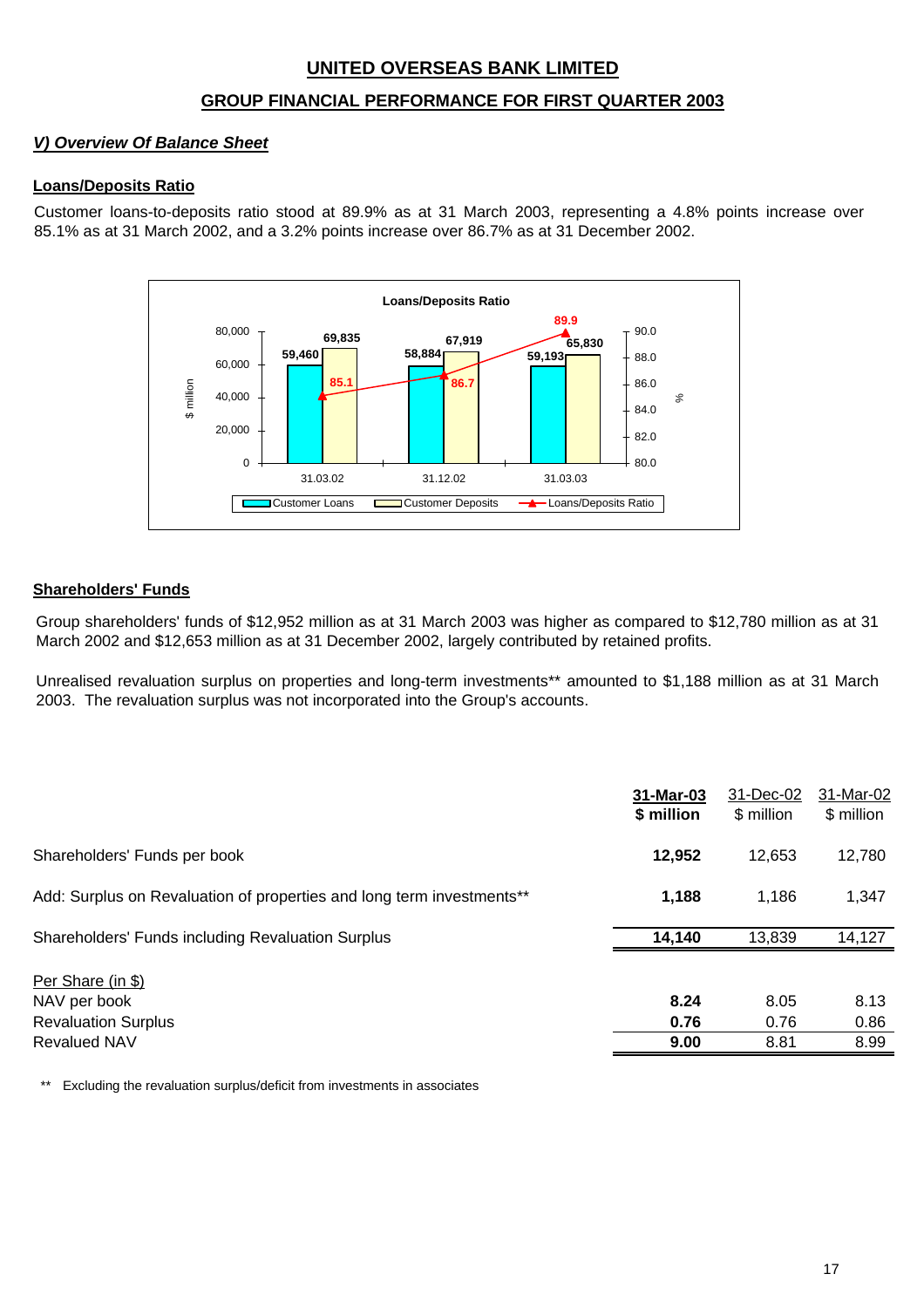## **GROUP FINANCIAL PERFORMANCE FOR FIRST QUARTER 2003**

## *VI) Capital Adequacy Ratio - BIS*

CAR of the Group was computed in accordance with the guidelines issued by the Basle Committee on Banking Supervision. The Group's capital management policy is to maintain a strong capital position to support its growth, both organically and through acquisitions. As at 31 March 2003, the Group maintained a strong Total Capital ratio of 15.4%, which is almost twice the minimum requirement of 8% set by BIS.

The Total Capital ratio fell from 17.6% as at 31 March 2002 to 15.4% as at 31 March 2003, resulting mainly from the redemption of the US\$ subordinated floating rate notes in 2002. Compared to the Total Capital ratio of 15.3% as at 31 December 2002, it has increased by 0.1% point, mainly due to profit recorded in the current quarter, partly offset by increase in risk-weighted assets.

|                                                                   | 31-Mar-03  | 31-Dec-02  | 31-Mar-02  |
|-------------------------------------------------------------------|------------|------------|------------|
|                                                                   | \$ million | \$ million | \$ million |
| <b>Capital</b>                                                    |            |            |            |
| Tier 1 - Core Capital                                             |            |            |            |
| Share capital                                                     | 1,572      | 1,572      | 1,571      |
| <b>Disclosed reserves</b>                                         | 11,219     | 10,956     | 11,018     |
| Minority interests                                                | 145        | 150        | 363        |
| Less: Goodwill                                                    | (3,634)    | (3,684)    | (3, 729)   |
|                                                                   | 9,302      | 8,994      | 9,223      |
| Tier 2 - Supplementary Capital                                    |            |            |            |
| Revaluation reserves on investments and properties <sup>(1)</sup> | 345        | 349        | 558        |
| General loan loss provision <sup>(2)</sup>                        | 940        | 920        | 949        |
| Subordinated notes                                                | 1,294      | 1,294      | 2,798      |
|                                                                   | 2,579      | 2,563      | 4,305      |
| (3)                                                               |            |            |            |
| Deductions against Capital<br>Less:                               | (323)      | (337)      | (173)      |
|                                                                   |            |            |            |
| <b>Total Capital</b>                                              | 11,558     | 11,220     | 13,355     |
|                                                                   |            |            |            |
| Risk-Weighted Assets (including market risk)                      | 75,165     | 73,574     | 75,911     |
|                                                                   |            |            |            |
| <b>Capital Adequacy Ratios</b>                                    |            |            |            |
| Tier 1                                                            | 12.4%      | 12.2%      | 12.1%      |
| <b>Total Capital</b>                                              | 15.4%      | 15.3%      | 17.6%      |

 $(1)$  After discount of 55% in accordance with BIS guidelines

(2) Excluding specific and earmarked provisions

 $(3)$  Including capital deductions for certain investments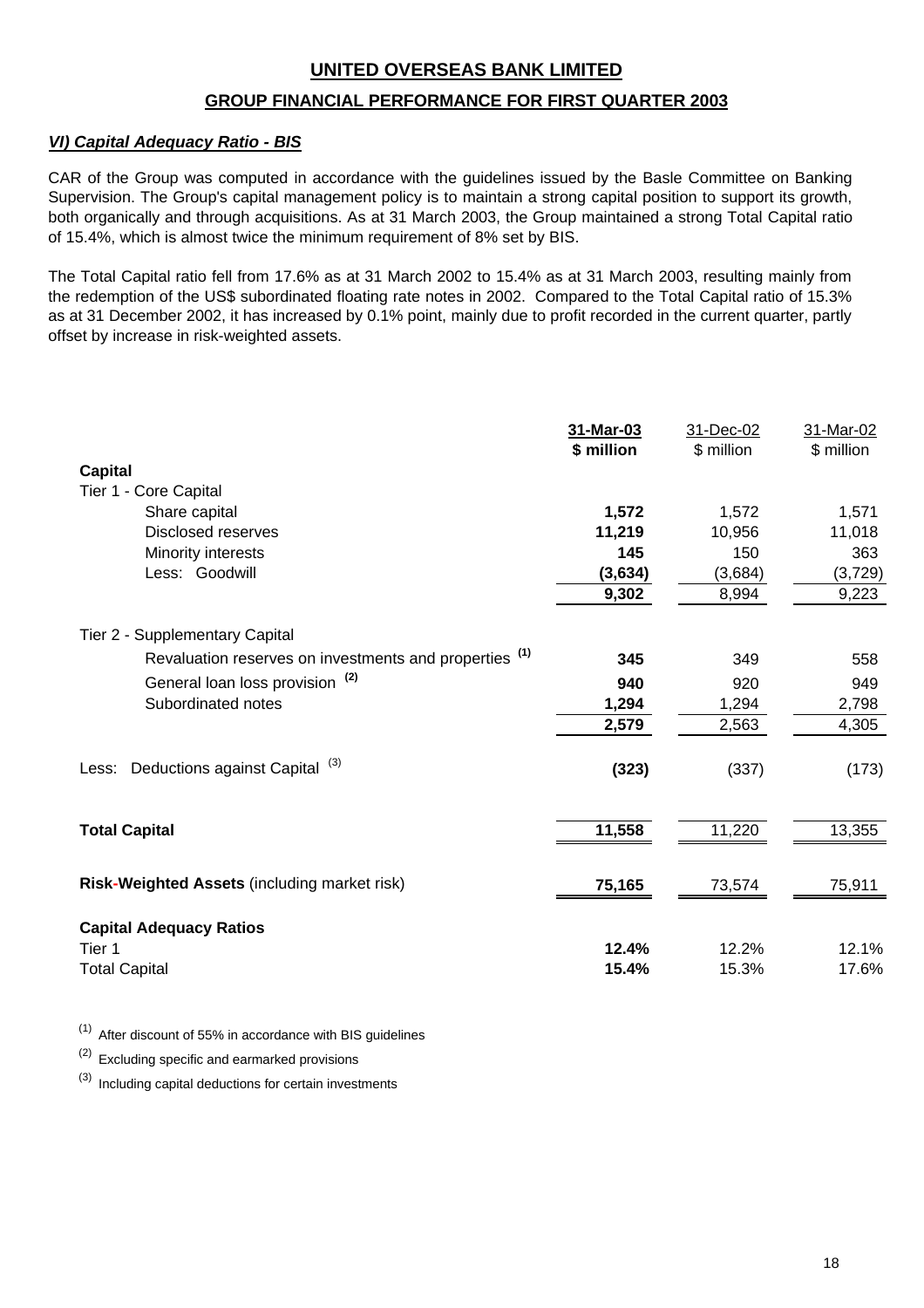## **GROUP FINANCIAL PERFORMANCE FOR FIRST QUARTER 2003**

#### *VII) Country of Operation Exposure*

The Group's total direct net exposure to the countries outside Singapore in which it has a presence amounted to \$31.2 billion as at 31 March 2003, or 29.1% of Group total assets. Exposure (excluding contingent) reported is segregated by loans and advances to customers, balances due from banks incorporated in the country, investments and balances due from the government.

#### **Exposure to the Five Regional Countries, Greater China and Others**

| <b>Loans and debt securities</b><br><b>Net Exposure</b><br><b>Investments</b><br>Non<br>in<br>% of Group<br><b>Total</b><br><b>Total</b><br><b>Government</b><br><b>Bank</b><br><b>Investments</b><br><b>Subsidiaries</b><br><b>Bank</b><br><b>Total Assets</b><br><b>Liabilities</b><br>& Branches<br><b>Malaysia</b><br>3,137<br>2,971<br>11,276<br>31-Mar-03<br>6,415<br>638<br>13,161<br>1,885<br>10.5<br>986<br>6,164<br>530<br>11,065<br>8.9<br>1,032<br>31-Dec-02<br>1,990<br>2,381<br>1,498<br>9,567<br>1,960<br>9.2<br>31-Mar-02<br>6,350<br>2,451<br>2,525<br>728<br>12,054<br>10,094<br>1,062<br>460<br>117<br>791<br>0.7<br>137<br>77<br>50<br>741<br>77<br>444<br>127<br>106<br>74<br>751<br>50<br>701<br>67<br>31-Dec-02<br>0.6<br>322<br>132<br>115<br>42<br>33<br>578<br>611<br>0.5<br>33<br><b>Philippines</b><br>543<br>31-Mar-03<br>260<br>223<br>47<br>13<br>42<br>501<br>0.5<br>61<br>31-Dec-02<br>254<br>225<br>533<br>31<br>502<br>0.5<br>56<br>44<br>10<br>293<br>264<br>29<br>634<br>0.5<br>42<br>48<br>39<br>595<br><b>Thailand</b><br>141<br>3,043<br>219<br>31-Mar-03<br>1,437<br>1,273<br>192<br>195<br>2,848<br>2.6<br>112<br>200<br>2,667<br>194<br>2,473<br>2.3<br>285<br>31-Dec-02<br>1,178<br>1,177<br>367<br>2.6<br>214<br>31-Mar-02<br>1,265<br>1,393<br>180<br>3,205<br>374<br>2,831<br><b>South Korea</b><br>57<br>1,405<br>2,697<br>2,678<br>31-Mar-03<br>1,100<br>135<br>19<br>2.5<br>203<br>45<br>31-Dec-02<br>591<br>1,354<br>95<br>12<br>2,073<br>253<br>2,085<br>1.9<br>56<br>1,069<br>31-Mar-02<br>175<br>235<br>1,535<br>385<br>1,150<br>1.0<br>111<br><b>Countries</b><br>8,629<br>5,870<br>4,681<br>20,235<br>18,044<br>31-Mar-03<br>1,055<br>2,191<br>16.8<br>1,546<br>8,085<br>3,997<br>17,101<br>31-Dec-02<br>4,110<br>909<br>1,785<br>15,316<br>14.2<br>1,693<br>31-Mar-02<br>8,286<br>4,105<br>1,233<br>18,039<br>13.8<br>1,462<br>4,415<br>2,791<br>15,248<br>31-Mar-03<br>2,295<br>157<br>7,601<br>5,186<br>4,655<br>494<br>2,415<br>4.8<br>536<br>4,311<br>632<br>31-Dec-02<br>2,482<br>233<br>7,658<br>2,536<br>5,122<br>4.8<br>504<br>89<br>608<br>4.3<br>331<br>31-Mar-02<br>3,011<br>3,410<br>7,118<br>2,411<br>4,707<br>97<br>671<br>9,057<br>7,806<br>7.3<br>1,022<br>4,867<br>3,422<br>1,251<br>4,847<br>105<br>4,647<br>687<br>10,286<br>1,862<br>$7.8$<br>878<br>8,424<br>4,247<br>58<br>567<br>8,609<br>1,023<br>6.9<br>269<br>3,737<br>7,586<br>219<br>0.2<br>157<br>51<br>213<br>36<br>8<br>3<br>6<br>35<br>204<br>0.2<br>47<br>154<br>11<br>4<br>200<br>4<br>5<br>171<br>10<br>47<br>233<br>229<br>0.2<br>22<br>4<br>15,948<br>6,132<br>12,809<br>2,223<br>37,112<br>5,863<br>31,249<br>29.1<br>3,140<br>2,232<br>15,568<br>4,459<br>12,990<br>35,249<br>6,187<br>29,062<br>27.0<br>3,122<br>27,770<br>15,715<br>4,572<br>11,299<br>2,413<br>33,999<br>6,229<br>25.2<br>2,084 |                       |  |  |              |  | \$ million |
|----------------------------------------------------------------------------------------------------------------------------------------------------------------------------------------------------------------------------------------------------------------------------------------------------------------------------------------------------------------------------------------------------------------------------------------------------------------------------------------------------------------------------------------------------------------------------------------------------------------------------------------------------------------------------------------------------------------------------------------------------------------------------------------------------------------------------------------------------------------------------------------------------------------------------------------------------------------------------------------------------------------------------------------------------------------------------------------------------------------------------------------------------------------------------------------------------------------------------------------------------------------------------------------------------------------------------------------------------------------------------------------------------------------------------------------------------------------------------------------------------------------------------------------------------------------------------------------------------------------------------------------------------------------------------------------------------------------------------------------------------------------------------------------------------------------------------------------------------------------------------------------------------------------------------------------------------------------------------------------------------------------------------------------------------------------------------------------------------------------------------------------------------------------------------------------------------------------------------------------------------------------------------------------------------------------------------------------------------------------------------------------------------------------------------------------------------------------------------------------------------------------------------------------------------------------------------------------------------------------------------------------------------------------------------------------------------------------------------------------------------------------------------------------------------------------------------------------------------|-----------------------|--|--|--------------|--|------------|
| <b>Contingent</b>                                                                                                                                                                                                                                                                                                                                                                                                                                                                                                                                                                                                                                                                                                                                                                                                                                                                                                                                                                                                                                                                                                                                                                                                                                                                                                                                                                                                                                                                                                                                                                                                                                                                                                                                                                                                                                                                                                                                                                                                                                                                                                                                                                                                                                                                                                                                                                                                                                                                                                                                                                                                                                                                                                                                                                                                                                  |                       |  |  | less: Loans/ |  |            |
|                                                                                                                                                                                                                                                                                                                                                                                                                                                                                                                                                                                                                                                                                                                                                                                                                                                                                                                                                                                                                                                                                                                                                                                                                                                                                                                                                                                                                                                                                                                                                                                                                                                                                                                                                                                                                                                                                                                                                                                                                                                                                                                                                                                                                                                                                                                                                                                                                                                                                                                                                                                                                                                                                                                                                                                                                                                    |                       |  |  |              |  |            |
|                                                                                                                                                                                                                                                                                                                                                                                                                                                                                                                                                                                                                                                                                                                                                                                                                                                                                                                                                                                                                                                                                                                                                                                                                                                                                                                                                                                                                                                                                                                                                                                                                                                                                                                                                                                                                                                                                                                                                                                                                                                                                                                                                                                                                                                                                                                                                                                                                                                                                                                                                                                                                                                                                                                                                                                                                                                    |                       |  |  |              |  |            |
|                                                                                                                                                                                                                                                                                                                                                                                                                                                                                                                                                                                                                                                                                                                                                                                                                                                                                                                                                                                                                                                                                                                                                                                                                                                                                                                                                                                                                                                                                                                                                                                                                                                                                                                                                                                                                                                                                                                                                                                                                                                                                                                                                                                                                                                                                                                                                                                                                                                                                                                                                                                                                                                                                                                                                                                                                                                    |                       |  |  |              |  |            |
|                                                                                                                                                                                                                                                                                                                                                                                                                                                                                                                                                                                                                                                                                                                                                                                                                                                                                                                                                                                                                                                                                                                                                                                                                                                                                                                                                                                                                                                                                                                                                                                                                                                                                                                                                                                                                                                                                                                                                                                                                                                                                                                                                                                                                                                                                                                                                                                                                                                                                                                                                                                                                                                                                                                                                                                                                                                    |                       |  |  |              |  |            |
|                                                                                                                                                                                                                                                                                                                                                                                                                                                                                                                                                                                                                                                                                                                                                                                                                                                                                                                                                                                                                                                                                                                                                                                                                                                                                                                                                                                                                                                                                                                                                                                                                                                                                                                                                                                                                                                                                                                                                                                                                                                                                                                                                                                                                                                                                                                                                                                                                                                                                                                                                                                                                                                                                                                                                                                                                                                    |                       |  |  |              |  |            |
|                                                                                                                                                                                                                                                                                                                                                                                                                                                                                                                                                                                                                                                                                                                                                                                                                                                                                                                                                                                                                                                                                                                                                                                                                                                                                                                                                                                                                                                                                                                                                                                                                                                                                                                                                                                                                                                                                                                                                                                                                                                                                                                                                                                                                                                                                                                                                                                                                                                                                                                                                                                                                                                                                                                                                                                                                                                    |                       |  |  |              |  |            |
|                                                                                                                                                                                                                                                                                                                                                                                                                                                                                                                                                                                                                                                                                                                                                                                                                                                                                                                                                                                                                                                                                                                                                                                                                                                                                                                                                                                                                                                                                                                                                                                                                                                                                                                                                                                                                                                                                                                                                                                                                                                                                                                                                                                                                                                                                                                                                                                                                                                                                                                                                                                                                                                                                                                                                                                                                                                    |                       |  |  |              |  |            |
|                                                                                                                                                                                                                                                                                                                                                                                                                                                                                                                                                                                                                                                                                                                                                                                                                                                                                                                                                                                                                                                                                                                                                                                                                                                                                                                                                                                                                                                                                                                                                                                                                                                                                                                                                                                                                                                                                                                                                                                                                                                                                                                                                                                                                                                                                                                                                                                                                                                                                                                                                                                                                                                                                                                                                                                                                                                    |                       |  |  |              |  |            |
|                                                                                                                                                                                                                                                                                                                                                                                                                                                                                                                                                                                                                                                                                                                                                                                                                                                                                                                                                                                                                                                                                                                                                                                                                                                                                                                                                                                                                                                                                                                                                                                                                                                                                                                                                                                                                                                                                                                                                                                                                                                                                                                                                                                                                                                                                                                                                                                                                                                                                                                                                                                                                                                                                                                                                                                                                                                    | Indonesia             |  |  |              |  |            |
|                                                                                                                                                                                                                                                                                                                                                                                                                                                                                                                                                                                                                                                                                                                                                                                                                                                                                                                                                                                                                                                                                                                                                                                                                                                                                                                                                                                                                                                                                                                                                                                                                                                                                                                                                                                                                                                                                                                                                                                                                                                                                                                                                                                                                                                                                                                                                                                                                                                                                                                                                                                                                                                                                                                                                                                                                                                    | 31-Mar-03             |  |  |              |  |            |
|                                                                                                                                                                                                                                                                                                                                                                                                                                                                                                                                                                                                                                                                                                                                                                                                                                                                                                                                                                                                                                                                                                                                                                                                                                                                                                                                                                                                                                                                                                                                                                                                                                                                                                                                                                                                                                                                                                                                                                                                                                                                                                                                                                                                                                                                                                                                                                                                                                                                                                                                                                                                                                                                                                                                                                                                                                                    |                       |  |  |              |  |            |
|                                                                                                                                                                                                                                                                                                                                                                                                                                                                                                                                                                                                                                                                                                                                                                                                                                                                                                                                                                                                                                                                                                                                                                                                                                                                                                                                                                                                                                                                                                                                                                                                                                                                                                                                                                                                                                                                                                                                                                                                                                                                                                                                                                                                                                                                                                                                                                                                                                                                                                                                                                                                                                                                                                                                                                                                                                                    | 31-Mar-02             |  |  |              |  |            |
|                                                                                                                                                                                                                                                                                                                                                                                                                                                                                                                                                                                                                                                                                                                                                                                                                                                                                                                                                                                                                                                                                                                                                                                                                                                                                                                                                                                                                                                                                                                                                                                                                                                                                                                                                                                                                                                                                                                                                                                                                                                                                                                                                                                                                                                                                                                                                                                                                                                                                                                                                                                                                                                                                                                                                                                                                                                    |                       |  |  |              |  |            |
|                                                                                                                                                                                                                                                                                                                                                                                                                                                                                                                                                                                                                                                                                                                                                                                                                                                                                                                                                                                                                                                                                                                                                                                                                                                                                                                                                                                                                                                                                                                                                                                                                                                                                                                                                                                                                                                                                                                                                                                                                                                                                                                                                                                                                                                                                                                                                                                                                                                                                                                                                                                                                                                                                                                                                                                                                                                    |                       |  |  |              |  |            |
|                                                                                                                                                                                                                                                                                                                                                                                                                                                                                                                                                                                                                                                                                                                                                                                                                                                                                                                                                                                                                                                                                                                                                                                                                                                                                                                                                                                                                                                                                                                                                                                                                                                                                                                                                                                                                                                                                                                                                                                                                                                                                                                                                                                                                                                                                                                                                                                                                                                                                                                                                                                                                                                                                                                                                                                                                                                    |                       |  |  |              |  |            |
|                                                                                                                                                                                                                                                                                                                                                                                                                                                                                                                                                                                                                                                                                                                                                                                                                                                                                                                                                                                                                                                                                                                                                                                                                                                                                                                                                                                                                                                                                                                                                                                                                                                                                                                                                                                                                                                                                                                                                                                                                                                                                                                                                                                                                                                                                                                                                                                                                                                                                                                                                                                                                                                                                                                                                                                                                                                    | 31-Mar-02             |  |  |              |  |            |
|                                                                                                                                                                                                                                                                                                                                                                                                                                                                                                                                                                                                                                                                                                                                                                                                                                                                                                                                                                                                                                                                                                                                                                                                                                                                                                                                                                                                                                                                                                                                                                                                                                                                                                                                                                                                                                                                                                                                                                                                                                                                                                                                                                                                                                                                                                                                                                                                                                                                                                                                                                                                                                                                                                                                                                                                                                                    |                       |  |  |              |  |            |
|                                                                                                                                                                                                                                                                                                                                                                                                                                                                                                                                                                                                                                                                                                                                                                                                                                                                                                                                                                                                                                                                                                                                                                                                                                                                                                                                                                                                                                                                                                                                                                                                                                                                                                                                                                                                                                                                                                                                                                                                                                                                                                                                                                                                                                                                                                                                                                                                                                                                                                                                                                                                                                                                                                                                                                                                                                                    |                       |  |  |              |  |            |
|                                                                                                                                                                                                                                                                                                                                                                                                                                                                                                                                                                                                                                                                                                                                                                                                                                                                                                                                                                                                                                                                                                                                                                                                                                                                                                                                                                                                                                                                                                                                                                                                                                                                                                                                                                                                                                                                                                                                                                                                                                                                                                                                                                                                                                                                                                                                                                                                                                                                                                                                                                                                                                                                                                                                                                                                                                                    |                       |  |  |              |  |            |
|                                                                                                                                                                                                                                                                                                                                                                                                                                                                                                                                                                                                                                                                                                                                                                                                                                                                                                                                                                                                                                                                                                                                                                                                                                                                                                                                                                                                                                                                                                                                                                                                                                                                                                                                                                                                                                                                                                                                                                                                                                                                                                                                                                                                                                                                                                                                                                                                                                                                                                                                                                                                                                                                                                                                                                                                                                                    |                       |  |  |              |  |            |
|                                                                                                                                                                                                                                                                                                                                                                                                                                                                                                                                                                                                                                                                                                                                                                                                                                                                                                                                                                                                                                                                                                                                                                                                                                                                                                                                                                                                                                                                                                                                                                                                                                                                                                                                                                                                                                                                                                                                                                                                                                                                                                                                                                                                                                                                                                                                                                                                                                                                                                                                                                                                                                                                                                                                                                                                                                                    |                       |  |  |              |  |            |
|                                                                                                                                                                                                                                                                                                                                                                                                                                                                                                                                                                                                                                                                                                                                                                                                                                                                                                                                                                                                                                                                                                                                                                                                                                                                                                                                                                                                                                                                                                                                                                                                                                                                                                                                                                                                                                                                                                                                                                                                                                                                                                                                                                                                                                                                                                                                                                                                                                                                                                                                                                                                                                                                                                                                                                                                                                                    |                       |  |  |              |  |            |
|                                                                                                                                                                                                                                                                                                                                                                                                                                                                                                                                                                                                                                                                                                                                                                                                                                                                                                                                                                                                                                                                                                                                                                                                                                                                                                                                                                                                                                                                                                                                                                                                                                                                                                                                                                                                                                                                                                                                                                                                                                                                                                                                                                                                                                                                                                                                                                                                                                                                                                                                                                                                                                                                                                                                                                                                                                                    |                       |  |  |              |  |            |
|                                                                                                                                                                                                                                                                                                                                                                                                                                                                                                                                                                                                                                                                                                                                                                                                                                                                                                                                                                                                                                                                                                                                                                                                                                                                                                                                                                                                                                                                                                                                                                                                                                                                                                                                                                                                                                                                                                                                                                                                                                                                                                                                                                                                                                                                                                                                                                                                                                                                                                                                                                                                                                                                                                                                                                                                                                                    |                       |  |  |              |  |            |
|                                                                                                                                                                                                                                                                                                                                                                                                                                                                                                                                                                                                                                                                                                                                                                                                                                                                                                                                                                                                                                                                                                                                                                                                                                                                                                                                                                                                                                                                                                                                                                                                                                                                                                                                                                                                                                                                                                                                                                                                                                                                                                                                                                                                                                                                                                                                                                                                                                                                                                                                                                                                                                                                                                                                                                                                                                                    |                       |  |  |              |  |            |
|                                                                                                                                                                                                                                                                                                                                                                                                                                                                                                                                                                                                                                                                                                                                                                                                                                                                                                                                                                                                                                                                                                                                                                                                                                                                                                                                                                                                                                                                                                                                                                                                                                                                                                                                                                                                                                                                                                                                                                                                                                                                                                                                                                                                                                                                                                                                                                                                                                                                                                                                                                                                                                                                                                                                                                                                                                                    | <b>Total Regional</b> |  |  |              |  |            |
|                                                                                                                                                                                                                                                                                                                                                                                                                                                                                                                                                                                                                                                                                                                                                                                                                                                                                                                                                                                                                                                                                                                                                                                                                                                                                                                                                                                                                                                                                                                                                                                                                                                                                                                                                                                                                                                                                                                                                                                                                                                                                                                                                                                                                                                                                                                                                                                                                                                                                                                                                                                                                                                                                                                                                                                                                                                    |                       |  |  |              |  |            |
|                                                                                                                                                                                                                                                                                                                                                                                                                                                                                                                                                                                                                                                                                                                                                                                                                                                                                                                                                                                                                                                                                                                                                                                                                                                                                                                                                                                                                                                                                                                                                                                                                                                                                                                                                                                                                                                                                                                                                                                                                                                                                                                                                                                                                                                                                                                                                                                                                                                                                                                                                                                                                                                                                                                                                                                                                                                    |                       |  |  |              |  |            |
|                                                                                                                                                                                                                                                                                                                                                                                                                                                                                                                                                                                                                                                                                                                                                                                                                                                                                                                                                                                                                                                                                                                                                                                                                                                                                                                                                                                                                                                                                                                                                                                                                                                                                                                                                                                                                                                                                                                                                                                                                                                                                                                                                                                                                                                                                                                                                                                                                                                                                                                                                                                                                                                                                                                                                                                                                                                    |                       |  |  |              |  |            |
|                                                                                                                                                                                                                                                                                                                                                                                                                                                                                                                                                                                                                                                                                                                                                                                                                                                                                                                                                                                                                                                                                                                                                                                                                                                                                                                                                                                                                                                                                                                                                                                                                                                                                                                                                                                                                                                                                                                                                                                                                                                                                                                                                                                                                                                                                                                                                                                                                                                                                                                                                                                                                                                                                                                                                                                                                                                    |                       |  |  |              |  |            |
|                                                                                                                                                                                                                                                                                                                                                                                                                                                                                                                                                                                                                                                                                                                                                                                                                                                                                                                                                                                                                                                                                                                                                                                                                                                                                                                                                                                                                                                                                                                                                                                                                                                                                                                                                                                                                                                                                                                                                                                                                                                                                                                                                                                                                                                                                                                                                                                                                                                                                                                                                                                                                                                                                                                                                                                                                                                    | <b>Greater China</b>  |  |  |              |  |            |
|                                                                                                                                                                                                                                                                                                                                                                                                                                                                                                                                                                                                                                                                                                                                                                                                                                                                                                                                                                                                                                                                                                                                                                                                                                                                                                                                                                                                                                                                                                                                                                                                                                                                                                                                                                                                                                                                                                                                                                                                                                                                                                                                                                                                                                                                                                                                                                                                                                                                                                                                                                                                                                                                                                                                                                                                                                                    |                       |  |  |              |  |            |
|                                                                                                                                                                                                                                                                                                                                                                                                                                                                                                                                                                                                                                                                                                                                                                                                                                                                                                                                                                                                                                                                                                                                                                                                                                                                                                                                                                                                                                                                                                                                                                                                                                                                                                                                                                                                                                                                                                                                                                                                                                                                                                                                                                                                                                                                                                                                                                                                                                                                                                                                                                                                                                                                                                                                                                                                                                                    |                       |  |  |              |  |            |
|                                                                                                                                                                                                                                                                                                                                                                                                                                                                                                                                                                                                                                                                                                                                                                                                                                                                                                                                                                                                                                                                                                                                                                                                                                                                                                                                                                                                                                                                                                                                                                                                                                                                                                                                                                                                                                                                                                                                                                                                                                                                                                                                                                                                                                                                                                                                                                                                                                                                                                                                                                                                                                                                                                                                                                                                                                                    |                       |  |  |              |  |            |
|                                                                                                                                                                                                                                                                                                                                                                                                                                                                                                                                                                                                                                                                                                                                                                                                                                                                                                                                                                                                                                                                                                                                                                                                                                                                                                                                                                                                                                                                                                                                                                                                                                                                                                                                                                                                                                                                                                                                                                                                                                                                                                                                                                                                                                                                                                                                                                                                                                                                                                                                                                                                                                                                                                                                                                                                                                                    | Other OECD            |  |  |              |  |            |
|                                                                                                                                                                                                                                                                                                                                                                                                                                                                                                                                                                                                                                                                                                                                                                                                                                                                                                                                                                                                                                                                                                                                                                                                                                                                                                                                                                                                                                                                                                                                                                                                                                                                                                                                                                                                                                                                                                                                                                                                                                                                                                                                                                                                                                                                                                                                                                                                                                                                                                                                                                                                                                                                                                                                                                                                                                                    | 31-Mar-03             |  |  |              |  |            |
|                                                                                                                                                                                                                                                                                                                                                                                                                                                                                                                                                                                                                                                                                                                                                                                                                                                                                                                                                                                                                                                                                                                                                                                                                                                                                                                                                                                                                                                                                                                                                                                                                                                                                                                                                                                                                                                                                                                                                                                                                                                                                                                                                                                                                                                                                                                                                                                                                                                                                                                                                                                                                                                                                                                                                                                                                                                    | 31-Dec-02             |  |  |              |  |            |
|                                                                                                                                                                                                                                                                                                                                                                                                                                                                                                                                                                                                                                                                                                                                                                                                                                                                                                                                                                                                                                                                                                                                                                                                                                                                                                                                                                                                                                                                                                                                                                                                                                                                                                                                                                                                                                                                                                                                                                                                                                                                                                                                                                                                                                                                                                                                                                                                                                                                                                                                                                                                                                                                                                                                                                                                                                                    | 31-Mar-02             |  |  |              |  |            |
|                                                                                                                                                                                                                                                                                                                                                                                                                                                                                                                                                                                                                                                                                                                                                                                                                                                                                                                                                                                                                                                                                                                                                                                                                                                                                                                                                                                                                                                                                                                                                                                                                                                                                                                                                                                                                                                                                                                                                                                                                                                                                                                                                                                                                                                                                                                                                                                                                                                                                                                                                                                                                                                                                                                                                                                                                                                    | <b>Others</b>         |  |  |              |  |            |
|                                                                                                                                                                                                                                                                                                                                                                                                                                                                                                                                                                                                                                                                                                                                                                                                                                                                                                                                                                                                                                                                                                                                                                                                                                                                                                                                                                                                                                                                                                                                                                                                                                                                                                                                                                                                                                                                                                                                                                                                                                                                                                                                                                                                                                                                                                                                                                                                                                                                                                                                                                                                                                                                                                                                                                                                                                                    | 31-Mar-03             |  |  |              |  |            |
|                                                                                                                                                                                                                                                                                                                                                                                                                                                                                                                                                                                                                                                                                                                                                                                                                                                                                                                                                                                                                                                                                                                                                                                                                                                                                                                                                                                                                                                                                                                                                                                                                                                                                                                                                                                                                                                                                                                                                                                                                                                                                                                                                                                                                                                                                                                                                                                                                                                                                                                                                                                                                                                                                                                                                                                                                                                    | 31-Dec-02             |  |  |              |  |            |
|                                                                                                                                                                                                                                                                                                                                                                                                                                                                                                                                                                                                                                                                                                                                                                                                                                                                                                                                                                                                                                                                                                                                                                                                                                                                                                                                                                                                                                                                                                                                                                                                                                                                                                                                                                                                                                                                                                                                                                                                                                                                                                                                                                                                                                                                                                                                                                                                                                                                                                                                                                                                                                                                                                                                                                                                                                                    | 31-Mar-02             |  |  |              |  |            |
|                                                                                                                                                                                                                                                                                                                                                                                                                                                                                                                                                                                                                                                                                                                                                                                                                                                                                                                                                                                                                                                                                                                                                                                                                                                                                                                                                                                                                                                                                                                                                                                                                                                                                                                                                                                                                                                                                                                                                                                                                                                                                                                                                                                                                                                                                                                                                                                                                                                                                                                                                                                                                                                                                                                                                                                                                                                    | <b>Grand Total</b>    |  |  |              |  |            |
|                                                                                                                                                                                                                                                                                                                                                                                                                                                                                                                                                                                                                                                                                                                                                                                                                                                                                                                                                                                                                                                                                                                                                                                                                                                                                                                                                                                                                                                                                                                                                                                                                                                                                                                                                                                                                                                                                                                                                                                                                                                                                                                                                                                                                                                                                                                                                                                                                                                                                                                                                                                                                                                                                                                                                                                                                                                    | 31-Mar-03             |  |  |              |  |            |
|                                                                                                                                                                                                                                                                                                                                                                                                                                                                                                                                                                                                                                                                                                                                                                                                                                                                                                                                                                                                                                                                                                                                                                                                                                                                                                                                                                                                                                                                                                                                                                                                                                                                                                                                                                                                                                                                                                                                                                                                                                                                                                                                                                                                                                                                                                                                                                                                                                                                                                                                                                                                                                                                                                                                                                                                                                                    | 31-Dec-02             |  |  |              |  |            |
|                                                                                                                                                                                                                                                                                                                                                                                                                                                                                                                                                                                                                                                                                                                                                                                                                                                                                                                                                                                                                                                                                                                                                                                                                                                                                                                                                                                                                                                                                                                                                                                                                                                                                                                                                                                                                                                                                                                                                                                                                                                                                                                                                                                                                                                                                                                                                                                                                                                                                                                                                                                                                                                                                                                                                                                                                                                    | 31-Mar-02             |  |  |              |  |            |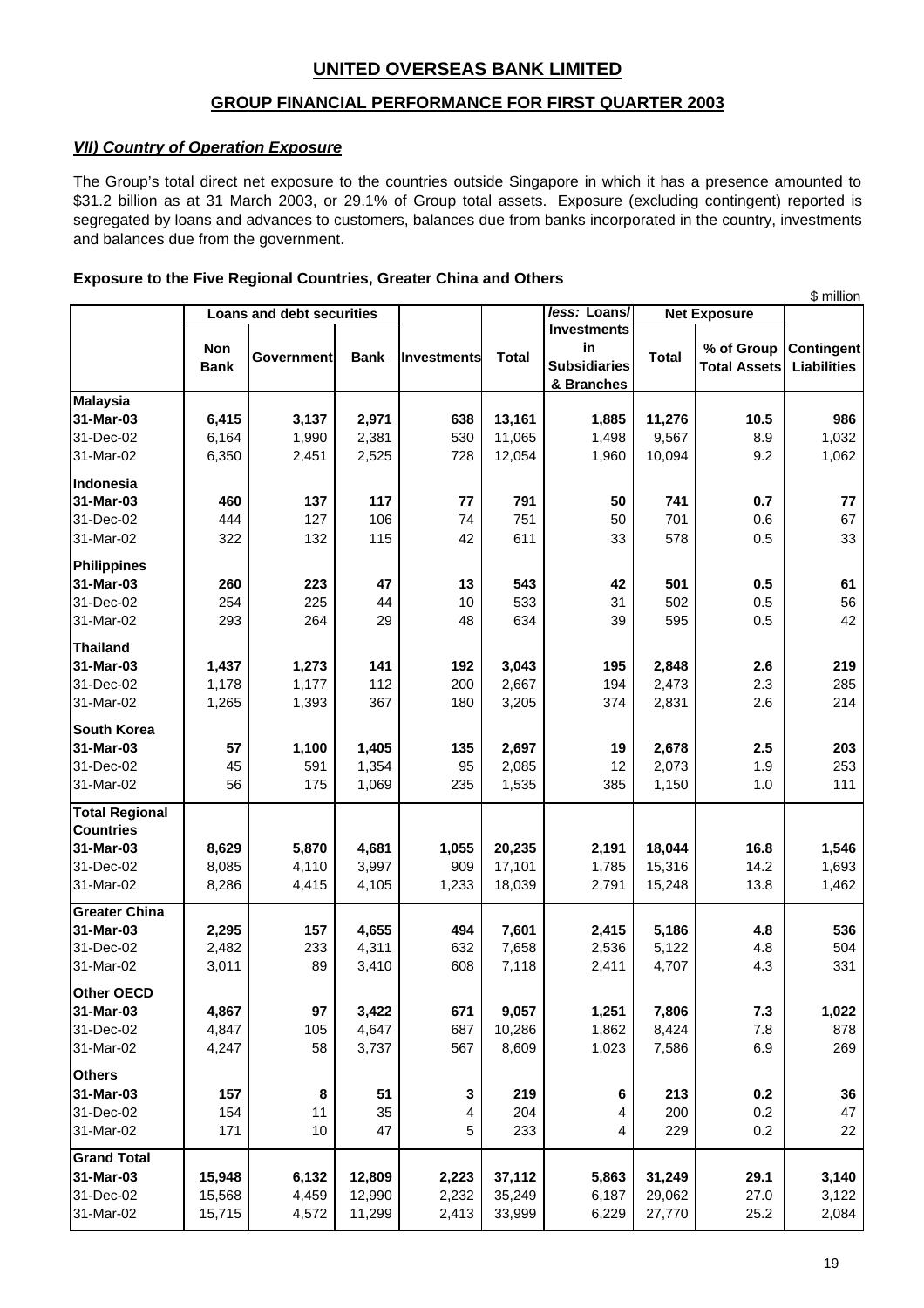## **GROUP FINANCIAL PERFORMANCE FOR FIRST QUARTER 2003**

## *VII) Country of Operation Exposure*

At the country level, direct net exposure to Malaysia where the Group has a long-standing presence, remained the largest at \$11.3 billion or 10.5% of Group total assets, followed by direct net exposure to Thailand at \$2.8 billion or 2.6% of Group total assets.

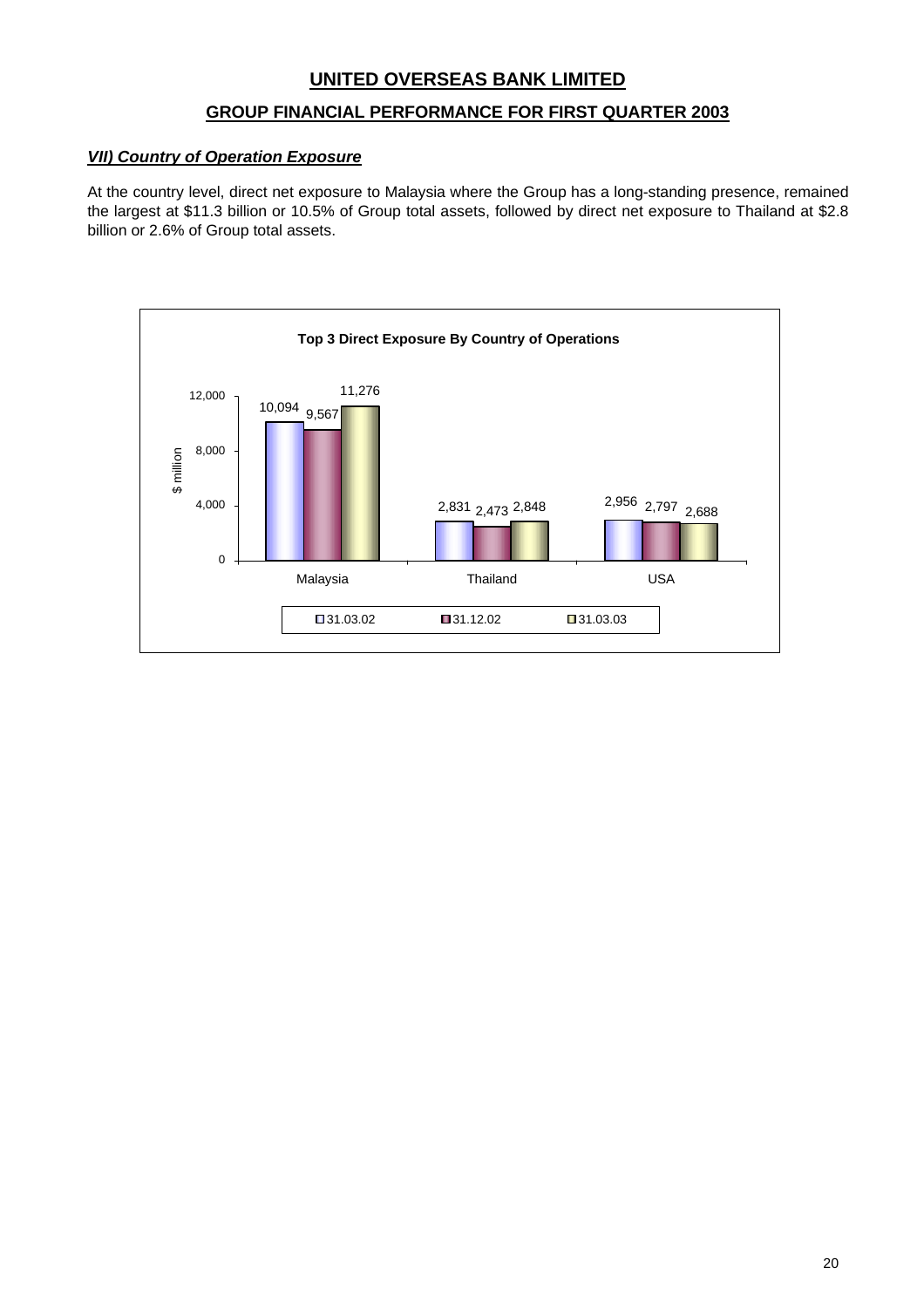# **UNAUDITED CONSOLIDATED INCOME STATEMENT**

|                                                                        | 1st            | 4th        | 1st        | Full       |
|------------------------------------------------------------------------|----------------|------------|------------|------------|
|                                                                        | Quarter        | Quarter    | Quarter    | Year       |
|                                                                        | 2003           | 2002       | 2002       | 2002       |
|                                                                        | \$ million     | \$ million | \$ million | \$ million |
| Interest income                                                        | 855            | 902        | 1,022      | 3,752      |
| Less: Interest expense                                                 | 320            | 355        | 477        | 1,583      |
| Net interest income                                                    | 535            | 546        | 545        | 2,169      |
| Dividend income                                                        | $\overline{2}$ | 8          | 4          | 32         |
| Fee and commission income                                              | 131            | 138        | 124        | 501        |
| Rental income                                                          | 20             | 18         | 21         | 78         |
| Other operating income                                                 | 97             | 130        | 36         | 299        |
| Total non-interest income                                              | 249            | 295        | 185        | 910        |
| Income before operating expenses                                       | 785            | 842        | 730        | 3,079      |
| Less: Staff expenses                                                   | 132            | 137        | 154        | 536        |
| Other operating expenses                                               | 134            | 148        | 124        | 538        |
| Total operating expenses                                               | 266            | 285        | 277        | 1,074      |
| <b>Operating profit before goodwill</b><br>amortisation and provisions | 519            | 557        | 452        | 2,005      |
| Less:                                                                  |                |            |            |            |
| Goodwill amortisation                                                  | 51             | 54         | 48         | 196        |
| Provisions                                                             | 90             | 172        | 10         | 451        |
| <b>Operating profit after goodwill</b><br>amortisation and provisions  | 378            | 331        | 394        | 1,358      |
| Exceptional item <sup>#</sup>                                          |                | (13)       | (8)        | (48)       |
| Share of profit of associates                                          | 3              | 15         | 47         | 123        |
| Profit from ordinary activities before tax                             | 381            | 332        | 434        | 1,434      |
| Less: Tax                                                              |                |            |            |            |
| - The Group                                                            | 99             | 83         | 103        | 314        |
| - Associates                                                           | $0*$           | 8          | 4          | 25         |
| Profit after tax                                                       | 282            | 242        | 328        | 1,094      |
| Less: Minority interests                                               | 1              | 3          | 11         | 30         |
| Net profit attributable to members                                     | 281            | 240        | 316        | 1,064      |

\* Less than \$500,000

# This comprised restructuring and integration costs as a result of the acquisition and merger of Overseas Union Bank Limited.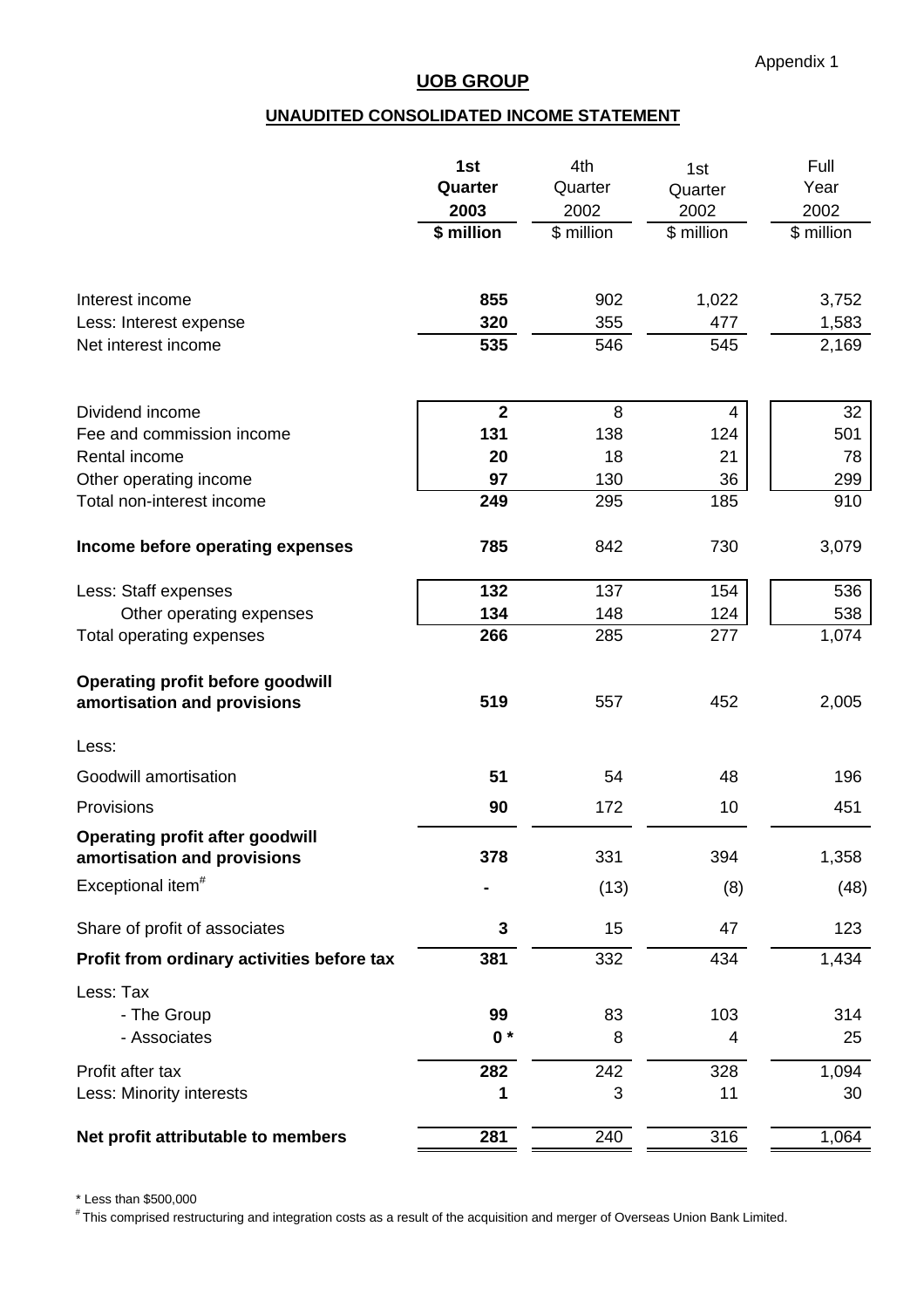Appendix 2

# **UNAUDITED CONSOLIDATED BALANCE SHEET**

|                                                  | 31-Mar-03  | 31-Dec-02  | 31-Mar-02  |                                     | 31-Mar-03  | 31-Dec-02  | 31-Mar-02  |
|--------------------------------------------------|------------|------------|------------|-------------------------------------|------------|------------|------------|
|                                                  | \$ million | \$ million | \$ million |                                     | \$ million | \$ million | \$ million |
|                                                  |            |            |            |                                     |            |            |            |
| <b>SHAREHOLDERS' FUNDS AND TOTAL LIABILITIES</b> |            |            |            | <b>TOTAL ASSETS</b>                 |            |            |            |
| <b>Share Capital and Reserves</b>                |            |            |            | Cash, balances and placements       |            |            |            |
|                                                  |            |            |            | with central banks                  | 3,887      | 4,213      | 3,336      |
| Share capital                                    | 1,572      | 1,572      | 1,571      |                                     |            |            |            |
| Share premium                                    | 791        | 791        | 790        | Singapore Government treasury bills |            |            |            |
| Non-distributable reserves                       | 6,244      | 6,223      | 6,556      | and securities                      | 8,574      | 8,261      | 8,206      |
| Revenue reserves                                 | 4,215      | 3,933      | 3,516      |                                     |            |            |            |
| Share of reserves of associates                  | 131        | 134        | 347        | Other government treasury bills     |            |            |            |
|                                                  |            |            |            | and securities                      | 1,640      | 1,333      | 1,872      |
| <b>Total Shareholders' Funds</b>                 | 12,952     | 12,653     | 12,780     |                                     |            |            |            |
|                                                  |            |            |            | Dealing securities                  | 448        | 620        | 1,006      |
| <b>Minority Interests</b>                        | 145        | 150        | 368        | Balances, placements with, and      |            |            |            |
|                                                  |            |            |            | loans & advances to banks           | 19,604     | 19,426     | 23,230     |
| Liabilities                                      |            |            |            | Loans and advances to non-bank      |            |            |            |
|                                                  |            |            |            | customers (incl. trade bills)       | 59,193     | 58,884     | 59,460     |
| Deposits and other accounts of                   |            |            |            |                                     |            |            |            |
| non-bank customers                               | 65,830     | 67,919     | 69,835     | Other assets                        | 2,979      | 4,052      | 3,006      |
| Deposits and balances                            |            |            |            |                                     |            |            |            |
| of banks                                         | 21,567     | 19,302     | 20,235     | Investment securities               | 4,442      | 3,945      | 3,108      |
| <b>Total deposits</b>                            | 87,398     | 87,221     | 90,069     |                                     |            |            |            |
| Bills and drafts payable                         | 152        | 164        | 117        | Investment in associates            | 1,271      | 1,274      | 1,678      |
| Other liabilities                                | 4,390      | 5,136      | 3,677      |                                     |            |            |            |
| Debts issued                                     | 2,384      | 2,147      | 3,316      | <b>Fixed assets</b>                 | 1,767      | 1,794      | 1,698      |
| <b>Total Liabilities</b>                         | 94,323     | 94,667     | 97,180     | Goodwill                            | 3,616      | 3,666      | 3,729      |
| <b>Total Shareholders' Funds</b>                 |            |            |            |                                     |            |            |            |
| and Liabilities                                  | 107,420    | 107,469    | 110,328    | <b>Total Assets</b>                 | 107,420    | 107,469    | 110,328    |
|                                                  |            |            |            |                                     |            |            |            |

#### **OFF-BALANCE SHEET ITEMS**

| 8.746   | 8.919   | 8.604  |
|---------|---------|--------|
|         |         |        |
| 153.046 | 131.279 | 96.164 |
| 38.609  | 36.526  | 36.143 |
|         |         |        |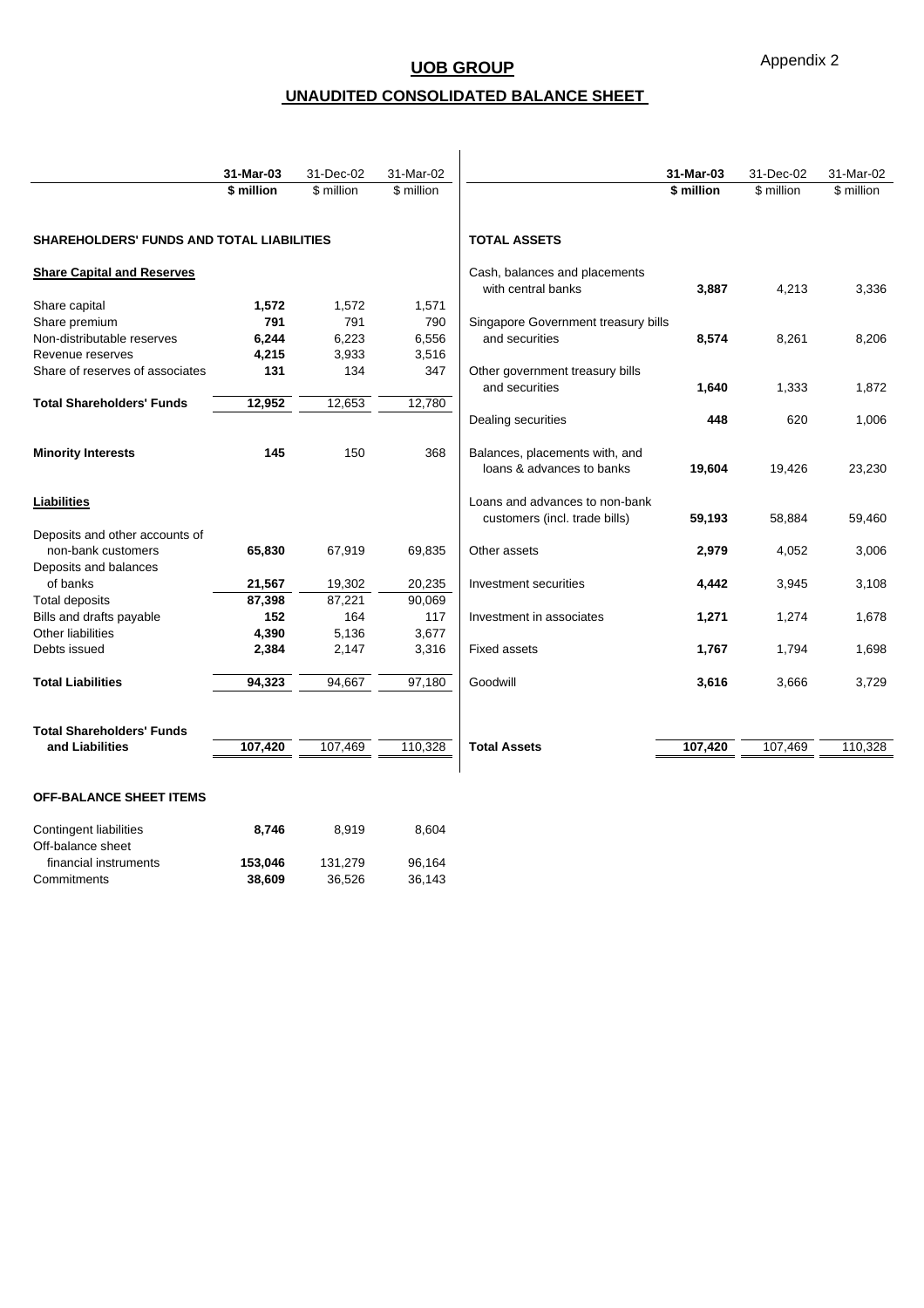# **UNAUDITED CONSOLIDATED CASH FLOW STATEMENT**

|                                                                     | 1st Quarter 2003<br>\$ million | Full Year 2002<br>\$ million |
|---------------------------------------------------------------------|--------------------------------|------------------------------|
|                                                                     |                                |                              |
| Cash flows from operating activities<br>Profit before tax           | 381                            |                              |
|                                                                     |                                | 1,434                        |
| Adjustments for:                                                    |                                |                              |
| Depreciation of fixed assets                                        | 26                             | 115                          |
| Goodwill amortisation                                               | 51                             | 196                          |
| Share of profit of associates                                       | (3)                            | (123)                        |
| Operating profit before changes in operating assets and liabilities | 455                            | 1,620                        |
| Changes in operating assets and liabilities:                        |                                |                              |
| Deposits                                                            | 177                            | (5, 325)                     |
| Bills and drafts payable                                            | (12)                           | 39                           |
| Other liabilities                                                   | (827)                          | 1,217                        |
| Dealing securities                                                  | 173                            | 61                           |
|                                                                     |                                |                              |
| Placements and balances with banks and agents                       | (178)                          | 5,319                        |
| Trade bills and advances to customers                               | (309)                          | 2,008                        |
| Other government treasury bills and securities not qualifying       |                                |                              |
| as cash and cash equivalents                                        | (16)                           | 407                          |
| Other assets                                                        | 1,079                          | (1, 044)                     |
| Cash generated from operations                                      | 541                            | 4,302                        |
| Income taxes paid                                                   | (24)                           | (371)                        |
| Net cash from operating activities                                  | 517                            | 3,931                        |
| Cash flows from investing activities                                |                                |                              |
| Increase in investment securities and investments in associates     | (494)                          | (340)                        |
| Net dividends received from associates                              |                                | 52                           |
| Net decrease/ (increase) in fixed assets                            | 2                              | (184)                        |
| Acquisition of/ change in minority interests of subsidiaries        | (1)                            | (353)                        |
| Net cashflow on acquisition of subsidiaries                         |                                | (1)                          |
| Net cashflow from disposal of subsidiaries                          | (5)                            | $0 *$                        |
|                                                                     |                                |                              |
| Net cash used in investing activities                               | (498)                          | (826)                        |
| <b>Cash flows from financing activities</b>                         |                                |                              |
| Proceeds from issue of shares                                       | $\blacksquare$                 | 6                            |
| Net increase/ (decrease) in debts issued                            | 237                            | (2,010)                      |
| Dividends paid by the Bank                                          |                                | (720)                        |
| Dividends paid by subsidiaries to minority shareholders             |                                | (10)                         |
| Net cash from/ (used in) financing activities                       | 237                            | (2,736)                      |
| Currency translation adjustment                                     | 21                             | (15)                         |
| Net increase in cash and cash equivalents                           | 277                            | 355                          |
| Cash and cash equivalents at beginning of the financial period      | 13,084                         | 12,729                       |
| Cash and cash equivalents at end of the financial period (Note A)   | 13,361                         | 13,084                       |
|                                                                     |                                |                              |
| Note A:                                                             |                                |                              |
| Cash and balances with central banks                                | 3,887                          | 4,213                        |
| Singapore Government treasury bills and securities                  | 8,574                          | 8,261                        |
| Other government treasury bills and securities, less                |                                |                              |
| non-cash equivalents of \$739 million (2002: \$723 million)         | 900                            | 610                          |
| Cash and cash equivalents at end of the financial period            | 13,361                         | 13,084                       |
|                                                                     |                                |                              |